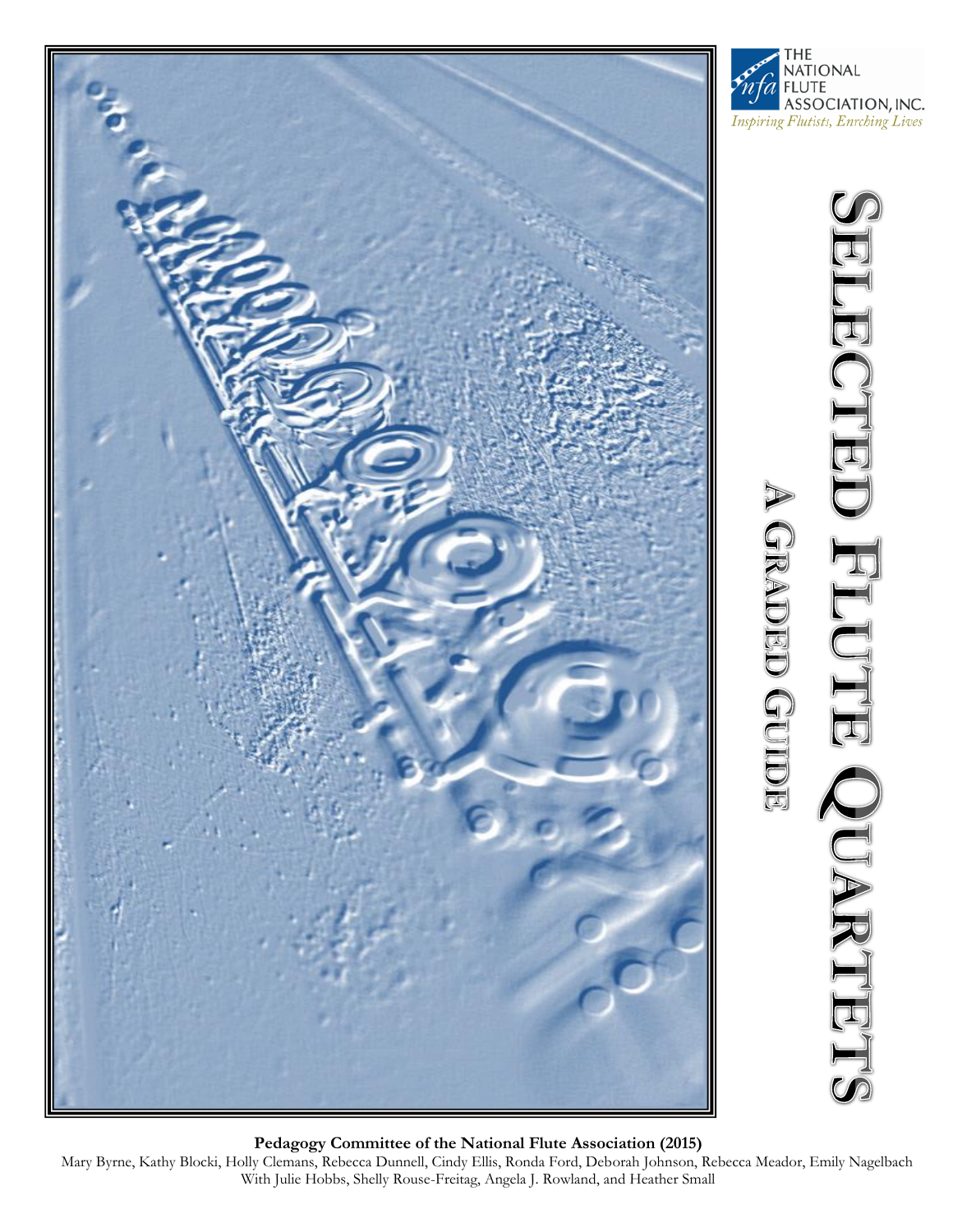## **Table of Contents**

#### **Users' Guide**

### **Selected Quartet Lists**

| Appendix |  |
|----------|--|
|          |  |



Copyright © 2015, The National Flute Association, Inc.

All rights reserved. No part of this publication may be reproduced or transmitted in any form or by any other means, electronic or mechanical, including photocopy, recording, or any information storage or retrieval system, without permission in writing from the publisher.

Requests for permission to make copies of any part of the work should be directed to: National Flute Association, Inc., 70 E. Lake St. #200, Chicago, IL 60601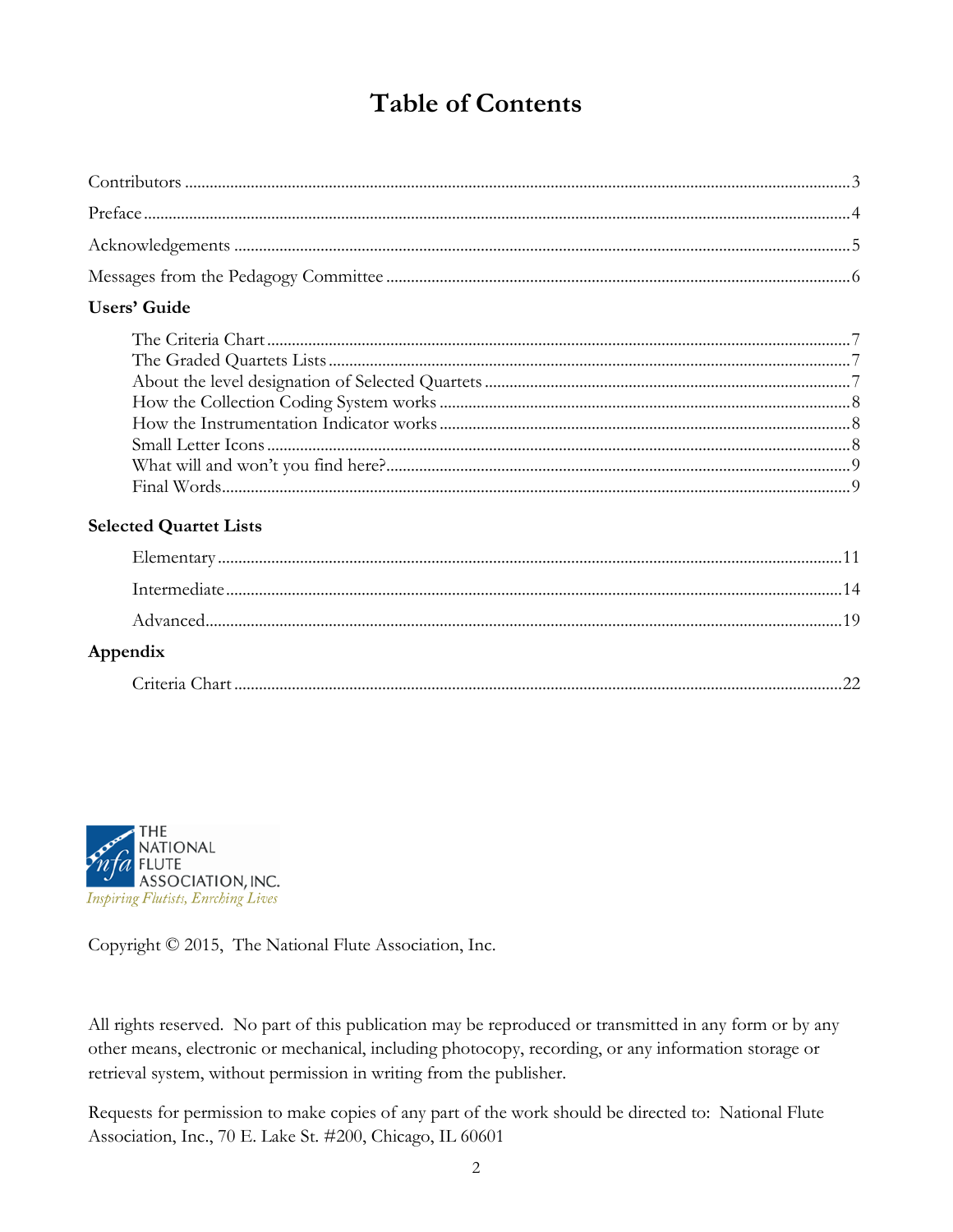### **Contributors**

**Kathy Blocki**, B. Mus., M. Mus. Gibsonia, PA, USA

**Mary C. J. Byrne**, B. Mus., M. Mus., Ph. D. Victoria Conservatory of Music Victoria, BC, CANADA

**Holly O. Clemans**, B. Mus., M. Mus. Concordia University - Ann Arbor Ann Arbor, MI, USA

**Rebecca Dunnell**, B. F. A., M. Mus., D. M. A. Northwest Missouri State University Maryville, MO, USA

**Ronda Benson Ford** B. M. E., M. Mus., D. M. A. Chattanooga, TN USA

> **Cynthia B. Ellis**, B. Mus., M. Mus. Hope International University Fullerton, CA, USA

**Julie Hobbs,** B. A., M. Mus., D. Mus. University of Kentucky Lexington, KY, USA

**Deborah S. Johnson**, B. Mus., M. A. T. Hastings College Hastings, NE, USA

**Rebecca Meador,** B. Mus., B. S. Ed., M. Mus., D. M. A. Washburn University Topeka, KS, USA

**Emily Nagelbach**, A.R.C.T., B. Mus., M. Mus. Victoria Conservatory of Music Victoria, BC, CANADA

> **Shelly Rouse-Freitag** West Bloomfield, MI, USA

**Angela J. Rowland,** B. Mus., M. Mus., D. M. A. Boston, MA, USA

**Heather Small**, B.M.E., M. Mus., D. M. University of Tennessee, Chattanooga; Southern Adventist University Chattanooga, TN, USA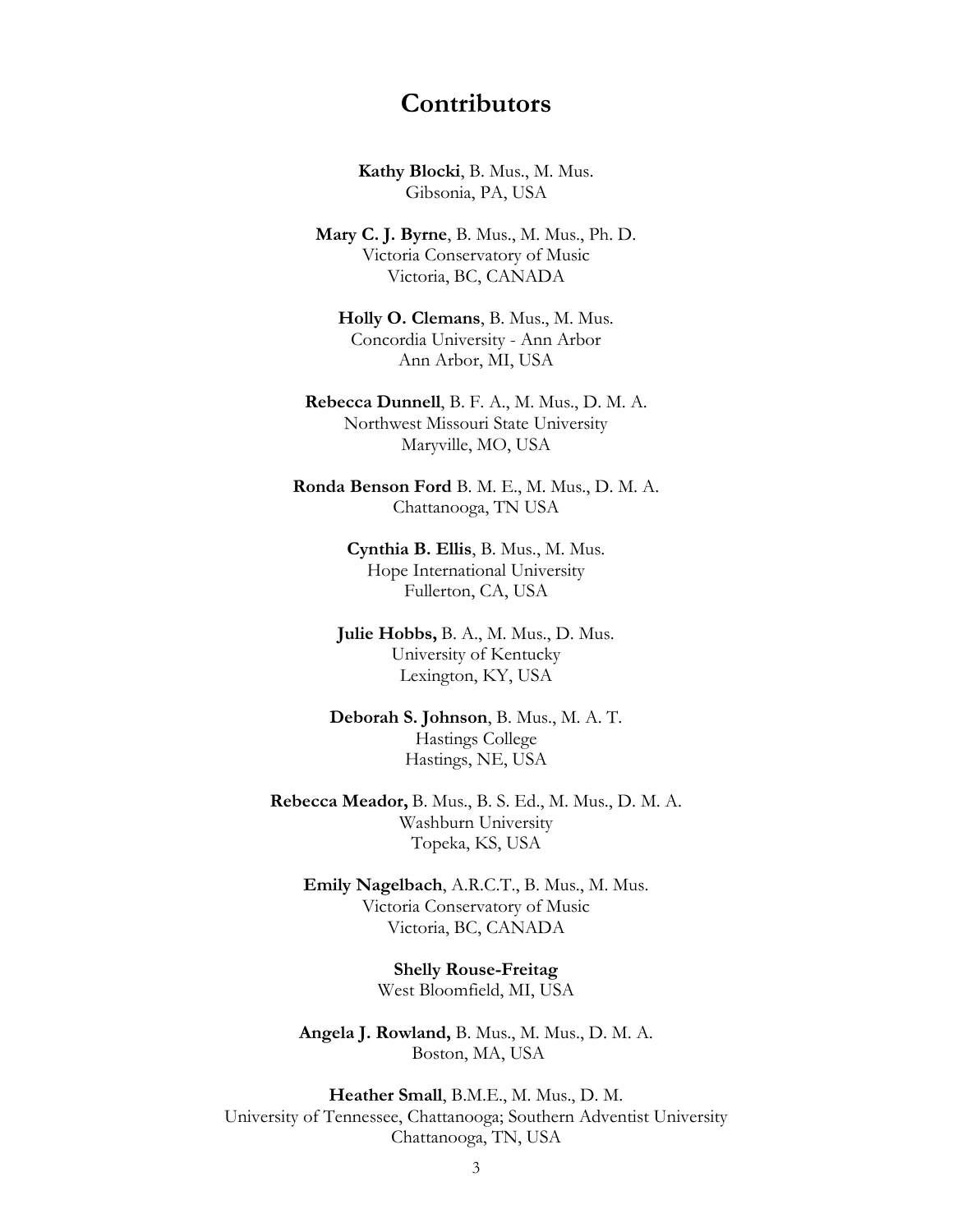### **Preface...**

In many countries outside the United States, teachers and students of flute have access to curriculum guidance through the syllabus and examinations systems developed by nationally-recognized conservatories. In response to teacher requests for similar guidance, the Pedagogy Committee of the National Flute Association prepared and published *Selected Flute Repertoire: A Graded Guide for Teachers and Students* (2001) which dealt exclusively with performance repertoire of the flute. A second edition was released on the website of the National Flute Association in 2004. From the beginning, however, we knew – as do all good teachers and students – that our work would not be complete with repertoire alone. In 2005 the Pedagogy Committee, in furthering our goal of presenting a full and rich curriculum for students and teachers, prepared a companion volume: *Selected Flute Studies: A Graded Guide of Etudes, Daily Studies and Method Books* (2005). Our work came full circle with *Selected Flute Repertoire and Studies: A Graded Guide* (2009), which brought together the total work of the previous nine years, edited and up-dated, in a single reference volume. This last volume is soon to be published as an electronic PDF-edition exclusively for members of the National Flute Association.

Still, we saw room for continuing work and continuing service to the community of flute students and flute teachers. Through 2012 the Pedagogy Committee collaborated with colleagues to evaluate for level the many works commissioned for competitions by the National Flute Association. While the work is complete, this small offering is currently awaiting publication. In the meanwhile, we have turned our attention to the repertoire for flute quartet. Indeed quartets are only a very small percentage of the vast repertoire for multiple flutes: still, it was a place to start. We are pleased now to bring the fruits of our labor to the membership of the National Flute Association.

Our mission has been to exercise the considerable collective experience of the flute instructors who make up the Pedagogy Committee and its subcommittees in the selection of the best instructional materials for the flute and the classification of these materials according to predetermined and progressively leveled criteria, useful for students from first notes through professional-level training. As we scrutinized the selected materials for currency and relevance, we held always to our twin mantras: "Best of the Best" and "Love It, Use It." At every turn we demanded that each work selected fulfill both criteria: that each work considered by us, from our daily experience in the studio, be the best of the available teaching materials, and be a work which we genuinely love and use in our own teaching.

We are thrilled to share now our newest discoveries and recent collaborations with you.

Mary C. J. Byrne, Ph. D. on behalf of The Pedagogy Committee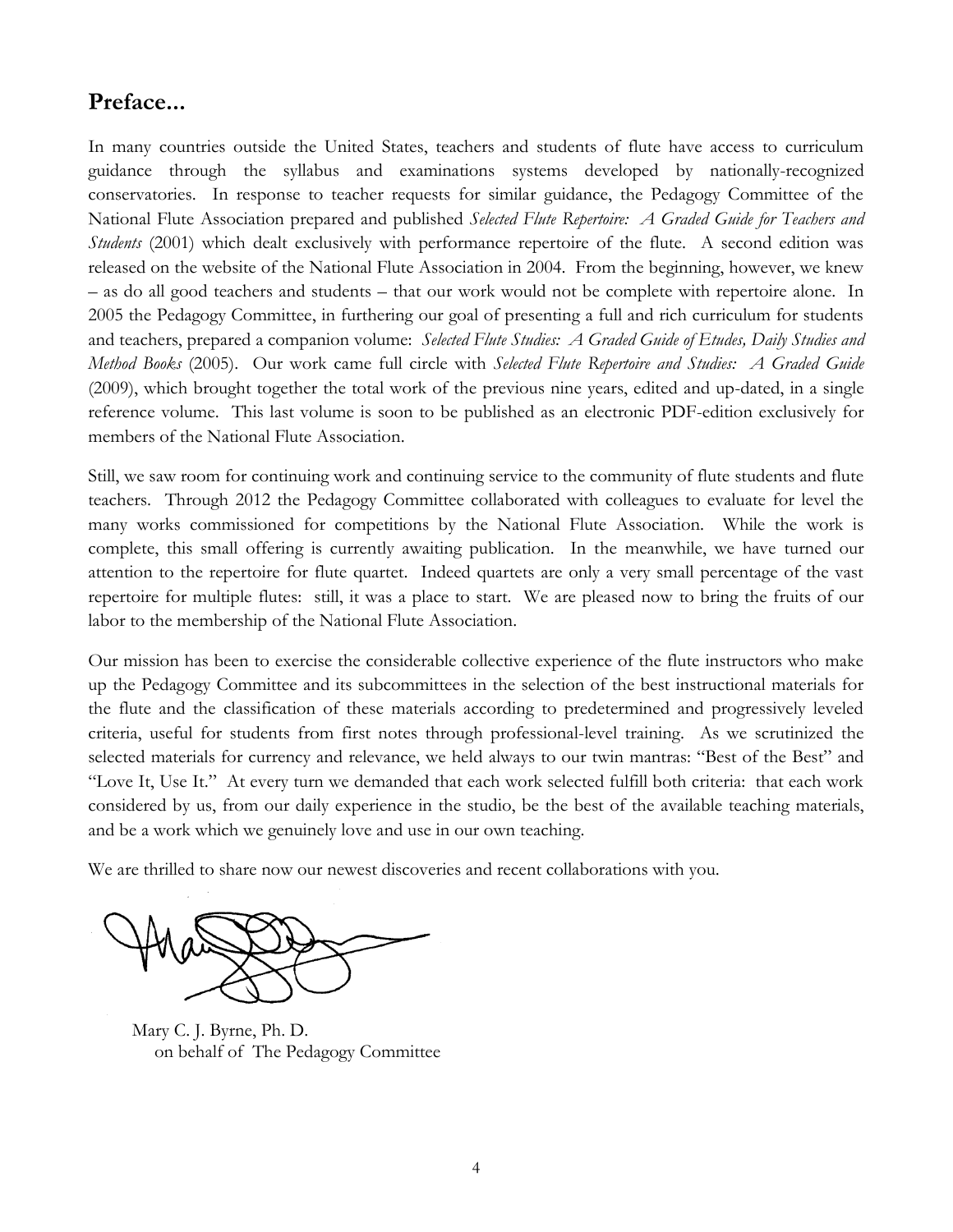### **Acknowledgements...**

A project of this scope requires the commitment of many individuals who understand that even a small contribution can be of immense value. The Pedagogy Committee wishes sincerely to thank all of the project contributors.

Special thanks go to the Pedagogy Committee members who took the lead in building on the work of previous *Selected Flute Repertoire Guides*, envisioning the scope of the present work, and overseeing the complex task of evaluating a vast literature: Mary C. J. Byrne (Project Leader), Kathy Blocki, Holly O. Clemens (Pedagogy Committee Chair), Rebecca Dunnell, Cynthia Ellis, Ronda Benson Ford, Deborah Johnson, Rebecca Meador, and Emily Nagelbach.

When we needed to draw on the expertise of others, we found enthusiastic support from a host of those ready to step in and be a part of this work. Thanks to our colleagues who acted as subcommittee members to assist in the grading and leveling of the selected literature for this present work: Julie Hobbs, Shelly Rouse-Freitag, Angela J. Rowland, and Heather Small.

Inspiration for repertoire considered for inclusion came from a variety of sources. Receiving recommendations of interesting and useful study materials is the easy part of constructing a work such as this: being sure that the materials actually work in practice is a much more daunting task. Thanks go to our students and colleagues in helping ensure that the inspiration is backed by usefulness.

For this Quartet Guide, special thanks go to both our students and colleagues for going above and beyond the call of duty, testing, applying, and commenting upon many of the materials up for consideration: Deborah Rebeck Ash, Thomas Bauer, Cathy Blickenstaff, Cindy Anne Broz, Cathy Feldman Duncan, Kelsey Dupuis, Lauren Erickson, Hanne Fair, Karla Fisher, Myra Fox, Dakota Ghegan, Natasha Hongsermeier Thomas Law, Wendy Kumer, Nicki Kuhn, Margaret Lambie, Anne Levinson, Tamara Michalec, Shantanique Moore, Justin Mose, Leslie Opatřil, Judith Pazder, Ruthie Riethmuller, Kristina Stevens, Kathryn Thomas, Kristin Werner, Laura Westbrook, Sarah Wolf, Michelle Wood, Christina Zarek, and Jennifer Zarek. Special thanks go to our publishing and retail colleagues who made innumerable works available to us for reference and consideration: Alry Publications (Seattle, WA), Flute World (Southfield, MI), and Little Piper (Royal Oak, MI).

Thanks also to the past Pedagogy Committee members, subcommittee members, and representatives from the Executive Board whose collective input helped to shape this project on previous Guides: past Pedagogy Committee members Amy Zuback (Past Chair), Rae Terpenning (Past Chair), Rebecca Hovan (Past Chair), Stacey Steele (Past Chair), Jennifer Binney Clippert, Bonnie Buhler-Tanouye, Loretta Contino, Ann Donner, Rebecca Paluzzi, Cynthia Stevens, Karen Suzanne Smithson, Julia Tunstall, and Eileen Yarrison; past subcommittee members Ginny Atherton, David Gerry, Linda L. Holland, Rita Linard, Ruth Ann McClain, Erich Tucker, Dennette Derby McDermott, Stephanie Rea, Paula Shaw, and Nancy Toone; and past members of the Executive Board, Nancy Andrew and Carol Kniebusch Noe. In particular, thanks is extended to the Pedagogy Committee members and associates of a decade ago whose collective foresight envisioned this project: Rae Terpenning (Past Chair), Linda Lancaster (Past Chair), Nancy Spidel, Jacqueline Hofto, Claire Johnson, Laura Larson, Julia Larson Mattern, Adah Mosello, Mary Louise Poor, Martha Rearick, and Marilyn Shotola.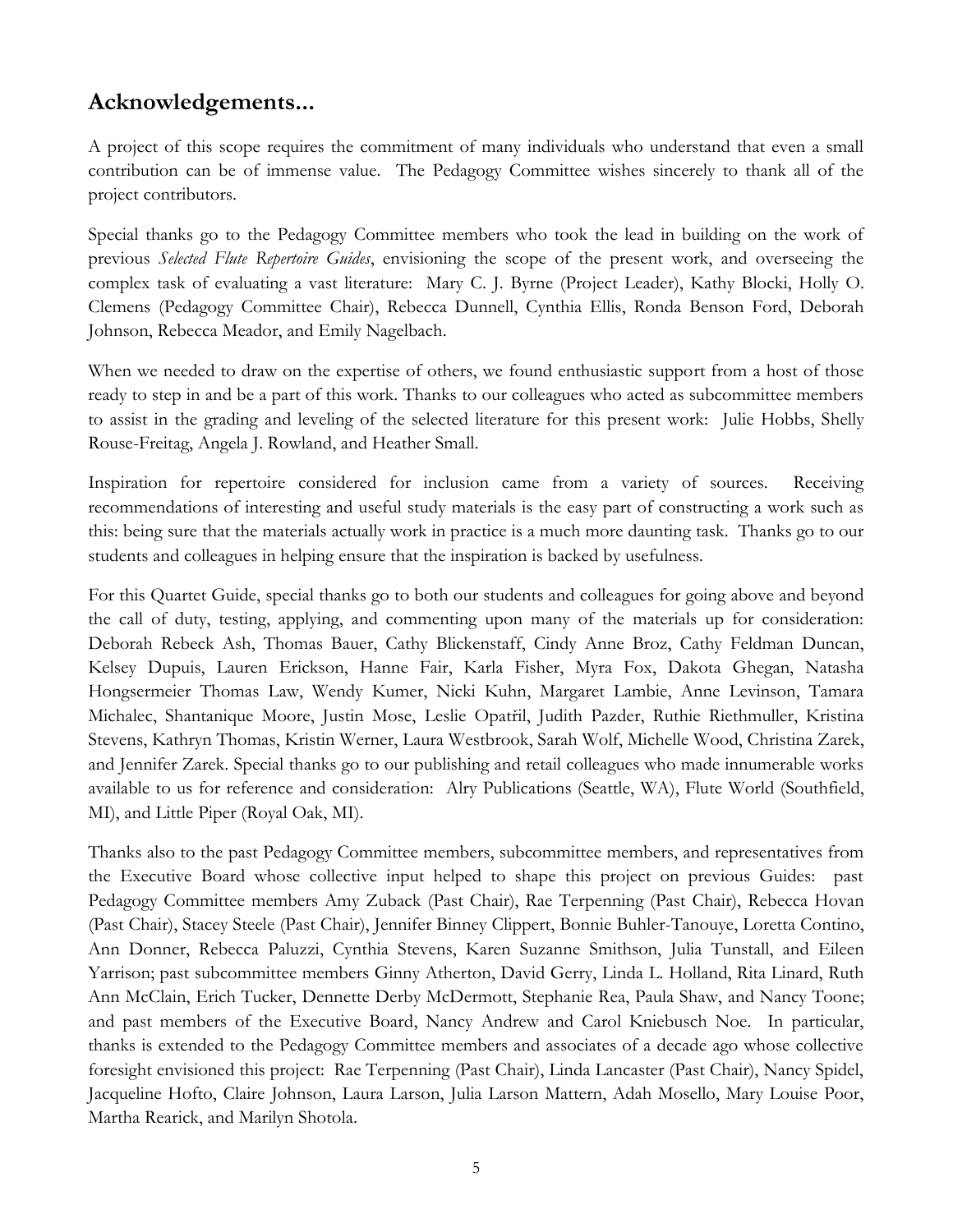### **Message from the Chair...**

You are about to embark on a journey of discovery… one that the NFA Pedagogy Committee began almost three years ago. As with our other *Guides*, it has been a pleasure for us to discover, play, review and evaluate ensemble repertoire. We are delighted to now share the "best of the best" flute quartets with our fellow NFA members in the hopes that others will find new works for both their student and professional ensembles. This guide is far from complete; flute quartets continue to be written throughout our world by each new generation of composers and there will be new treasures for all of us to find.

This *Quartet Guide* would not have been possible without the knowledge, expertise, and organizational skills of project leader Mary Byrne. She has worked tirelessly on every *Guide* the Pedagogy Committee has published for the last 15 years. Thank You, Mary! Special thanks go to each member of the NFA Pedagogy Committee and subcommittee members who freely gave of their time to organize reading sessions, study scores, and provide valuable commentary on each quartet they reviewed. It has been a blessing to work with such a committed group of women who are both stellar music educators and caring individuals. Gratitude and appreciation must also be expressed to the many students and colleagues across Canada and the United States that participated in numerous hours of reading sessions, providing their unique perspective and commentary on each work they played. These individuals are listed in the acknowledgements.

> Holly Clemans Chair of the Pedagogy Committee January 2015

### **Message from the Project Leader…**

If I had one wish for every teacher and student who picks up the *Guide*, it would be that each might have the chance to walk a path as fantastic, enlivening and inspiring as the path which has led to its creation. The task of working on this project has been no task at all, but a journey of the most unexpected and marvelous proportions. The credit for birthing this wonderful experience rests completely on the energy and vitality of this most enthusiastic, creative, and knowledgeable group of women and men with whom I have taken this journey over the past fifteen years.

Early in 2000 we started as a mere committee with a vague idea of what we were trying to accomplish. Few of us knew each other before we began to work together on the first *Guide*; yet as the work has transpired, even with the many new faces on the committee, we have developed a strong sense of camaraderie and familiarity. We are no mere committee any longer!

This work is a joint effort in the truest sense of the term with each bringing the best part of her- or himself to the process, each making a unique contribution. More than fifty individuals have collaborated on this continuing project since its inception last century. A different group would no doubt have formulated a very different *Guide* since this work is the result of individual experience and intensive collaboration. Still this group – these exceptional musicians, teachers, flutists – have created something which, if not absolutely unique, is something remarkably special. It has been an unforgettable time of my life and a complete pleasure being a part of this team.

> Mary C. J. Byrne Project Leader January 2015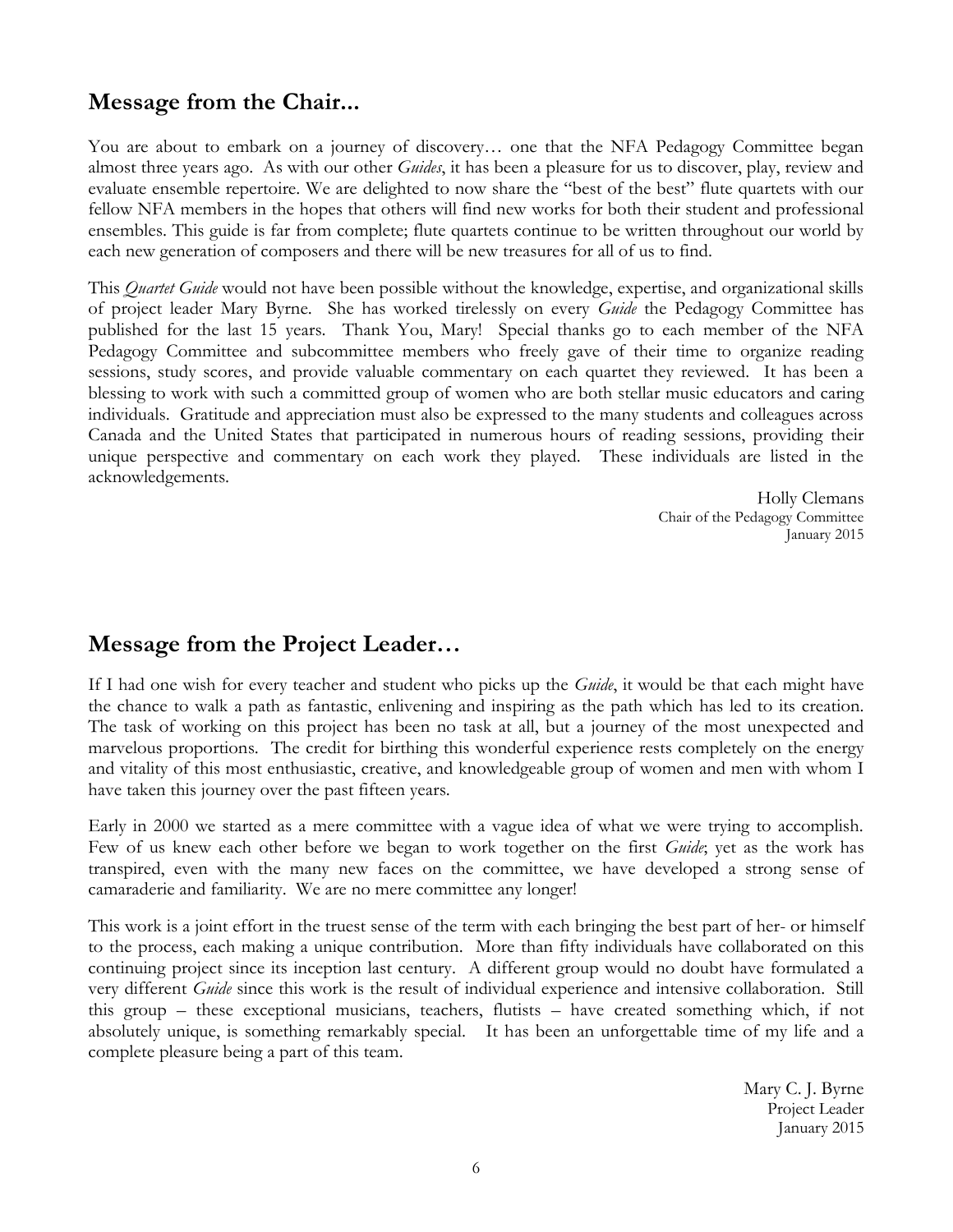## **Users' Guide...**

While it might be tempting to begin working from *Selected Flute Quartets: A Graded Guide* immediately, there are a few things you might like to know before you begin.

#### **The Criteria Chart:**

- The Criteria Chart [found as an Appendix] provides the governing principles behind the assignment of levels for our selected materials.
- Selected materials at each level will support these musical characteristics and learning goals, but not be absolutely confined by them.
- Selected materials placed at a particular level may contain characteristics or forecast goals established for slightly higher levels.

#### **The Graded Quartets Lists:**

- Each quartet selected for the *Guide* is placed on one of three lists according to the general levelrange of the four flute parts as determined by the Criteria Chart: Elementary [levels A-D], Intermediate [levels E-G], Advanced [levels H-K]. Generally speaking, the choice of placement – elementary, intermediate, or advanced – is determined by the most difficult level expressed, although characteristics of overall ensemble difficulty may result in aa alternate placement.
- Each entry gives the composer's and arranger's name to the left, the title of the work or collection and the publisher as of 2015 in the center, and the level range and instrumentation to the right. Individual entries are given alphabetically by composer, not by arranger.

#### **About the level designation of Selected Quartets:**

- Each selected quartet has been carefully scrutinized for the level of each individual part,  $1^{\text{st}}$ ,  $2^{\text{nd}}$ , 3<sup>rd</sup>, and 4<sup>th</sup> flute. Levels are assigned through application of the Criteria Chart to skills and elements represented in each part, whether written for piccolo, C-flute, alto flute, bass flute, or contrabass flute.
- The entry for each individual quartet is followed by a set of square brackets enclosing four uppercase letters: these letters or sets of letters indicate the level of the four flute parts,  $1<sup>st</sup>$  flute through  $4<sup>th</sup>$  flute.
- The entry for each collection of quartets is followed by four sets of letters in both upper and lower case: the Collection Coding System (see next). The Coding System is intended to offer assistance to teachers and students in determining whether or not a collection has sufficient material at a particular level to recommend its use.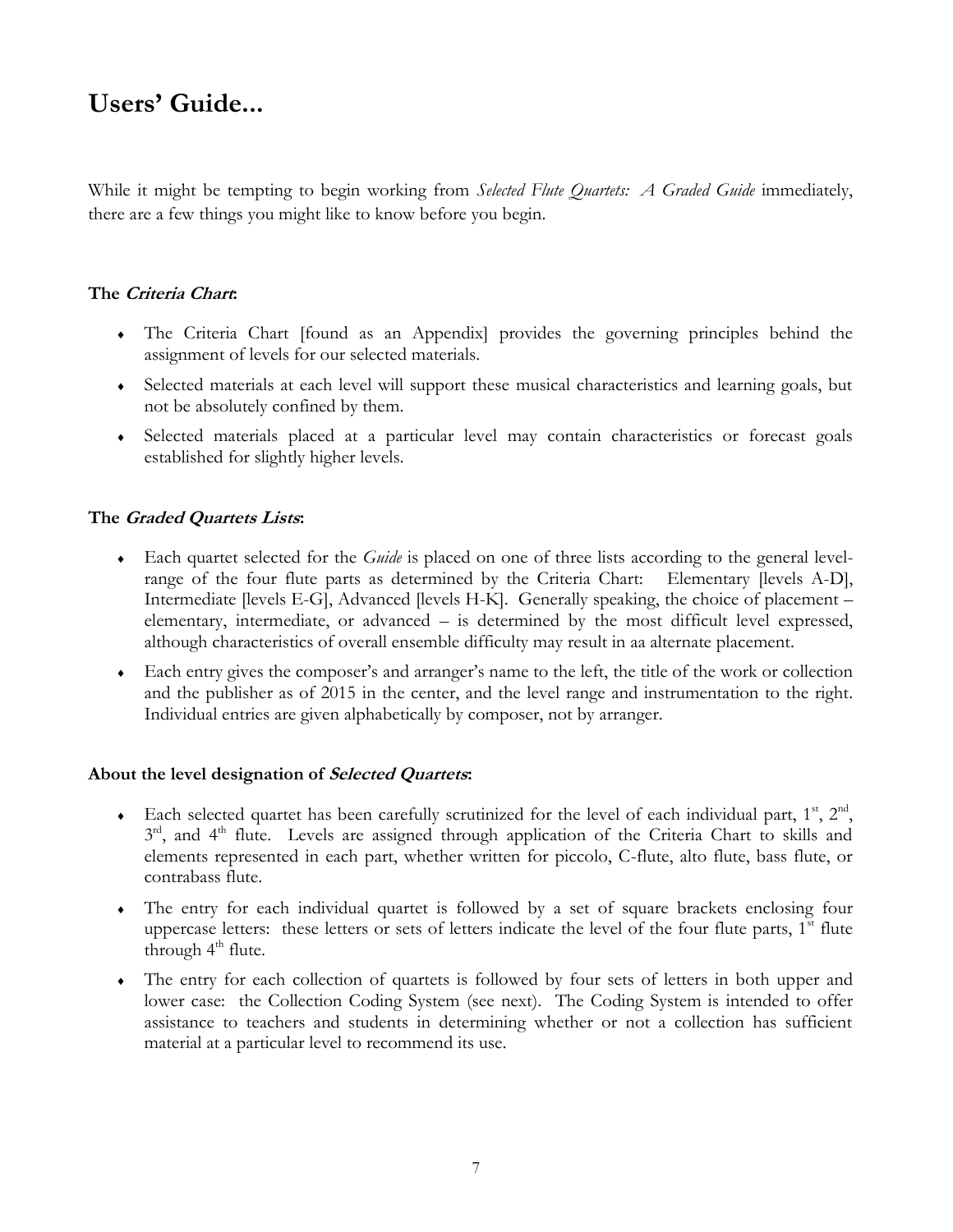#### **How the Collection Coding System works:**

- Collections have been assessed to determine the percentage of the contents at a particular level.
	- If a collection has a minimum of 30% of the total or has a minimum of ten individual works at one level, then the collection is deemed to have a concentration at that level. [Upper case letter]
	- If a collection has some pieces at a particular level but not enough to establish a concentration, then the collection is deemed not to have a concentration at that level. [Lower case letter]
	- By way of example, if a collection has a total of 15 pieces 3 at Level A, 4 at Level B, 7 at Level C and 1 at Level D – then the brackets would read [abCd].

#### **How the Instrumentation Indicator works:**

- The instrumentation of each quartet has been carefully indicated to reflect which instruments are required for each part:
	- The numbers in parentheses gives the number of the part e.g. (1) indicates  $1<sup>st</sup>$  Flute or Flute 1.
	- Upper case letters following the number indicate the instrument or instruments required for that part. Letters separated by comma are *all* required for the part, possibly as doubling or tripling – e.g. (1) P, C, indicates that the Flute 1 player *doubles* on piccolo and C-flute. Optional instruments are noted as "opt."
		- $\cdot$  **P** Piccolo
		- **C** C-flute
		- **A** Alto Flute
		- **B** Bass Flute
		- **Cb** Contrabass Flute
	- By way of example, (1) C, P; (2, 3) C; (4) A, opt. B indicates Flute 1 plays piccolo and C-flute; Flutes 2 and 3 play C-flute; and Flute 4 plays alto flute or optionally bass flute.

#### **Small Letter Icons:**

- Some instrument indications are followed further by small letter symbols in italic and superscript which designate the following traits of the music:
	- **B** B-foot is indicated in the part.
	- **D**Dance, organized movement, or staged choreography.
	- **<sup>N</sup>** Contains substantial sections of unmetered, spatial, or graphic notation
	- **<sup>O</sup>** Open-hole flute required
	- **<sup>V</sup>** Vocalization: speech, yelling, singing not through the instrument
	- **X** Includes extended techniques: flutter-tongue and harmonics Level A to Level G; multiphonics, pitch-bending, percussive timbres, *glissando*/*portamento*, singing while playing, microtone trills, altered fingerings for tone color,  $\frac{1}{4}$ -tones, etc. from Level D to Level J.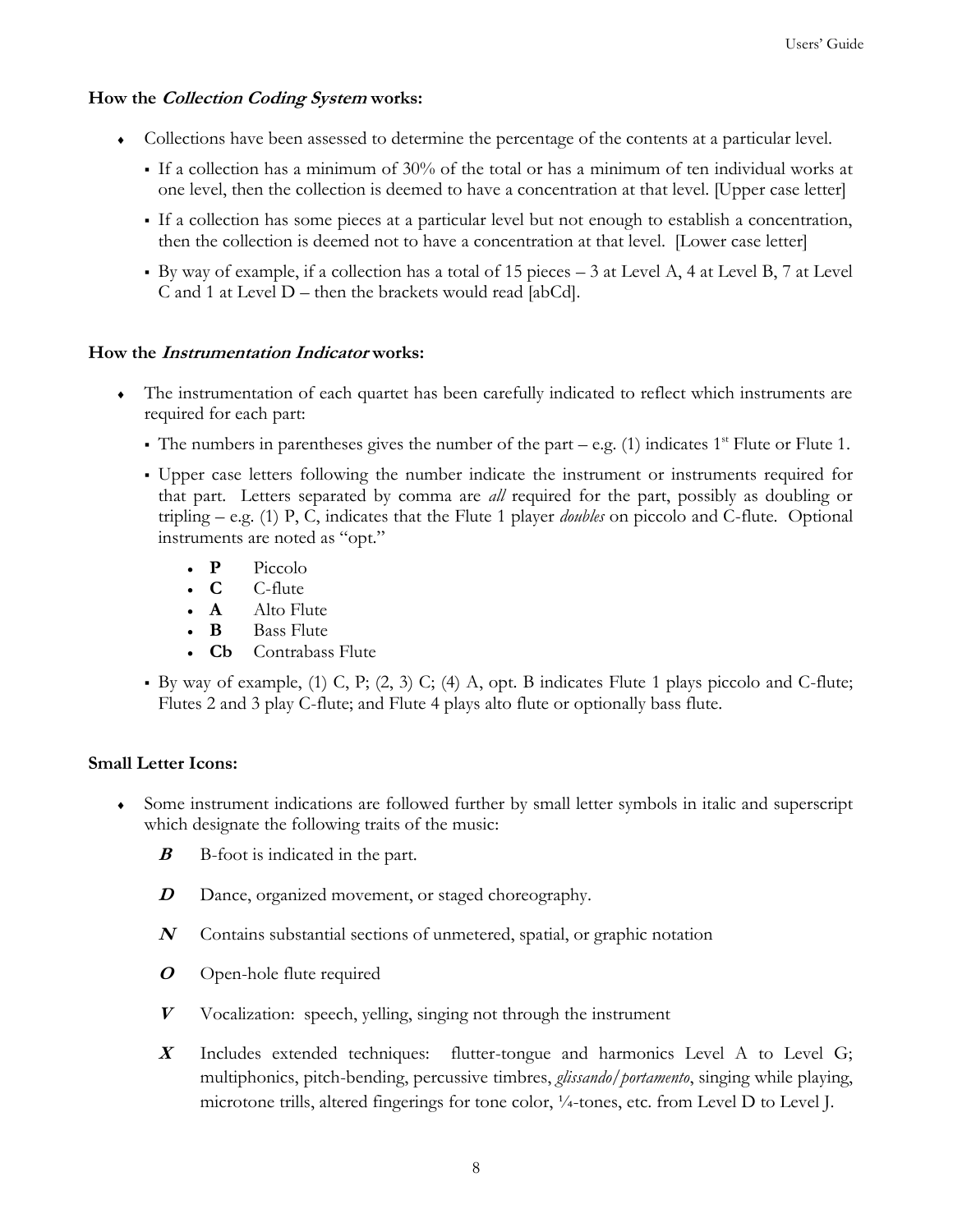#### **What will and won't you find here?**

- $\bullet$  No quartet favorite though it may be was selected unless we considered it to contain quality repertoire for flute, specifically four flutes together, which would make a valuable contribution to the learning experience.
- Each work included in the *Guide* can be played with four flutists. Some quartets benefit from the addition of instruments such as piano, harp, percussion, etc. Where the quality of the music requiring or suggestion additional players was considered to be particularly good, we have taken the liberty of including these works.
- While quartets which easily expand for flute choir have been freely included, those which, in our opinion, are better served by a flute choir format have not been included. A graded list of works for flute choir, even those which may be reduced for smaller groups of flutists, will have to wait for a future *Guide*.
- The utter enormity of the total flute repertoire made it impossible to uncover and investigate every piece of the flute repertoire: there is much yet to be discovered. Our search continues and will result in expanded editions of the *Guide* as such discoveries warrant.

#### **Final Words:**

When using the *Guide*, we strongly recommend that teachers and students resist the temptation to categorize performers according to the levels given here. It would be most unfortunate if students working at an upper level were to ignore the potentially valuable works contained several levels below. Likewise, it would be unfortunate if the pursuit of higher levels became a goal in and of itself. Each level is an important stepping-stone on the path to establishing a life-long rapport with the flute. One of the main purposes of creating the *Guide* is to offer such quality materials that will challenge and delight students at every level. We hope you will find the information included to be a valuable asset to your continued teaching and study. If at any time you have questions, you may direct your questions to the Pedagogy Committee: contact is given on the NFA Website and in **The Flutist Quarterly**.

Mary C. J. Byrne On behalf of the Pedagogy Committee January 2015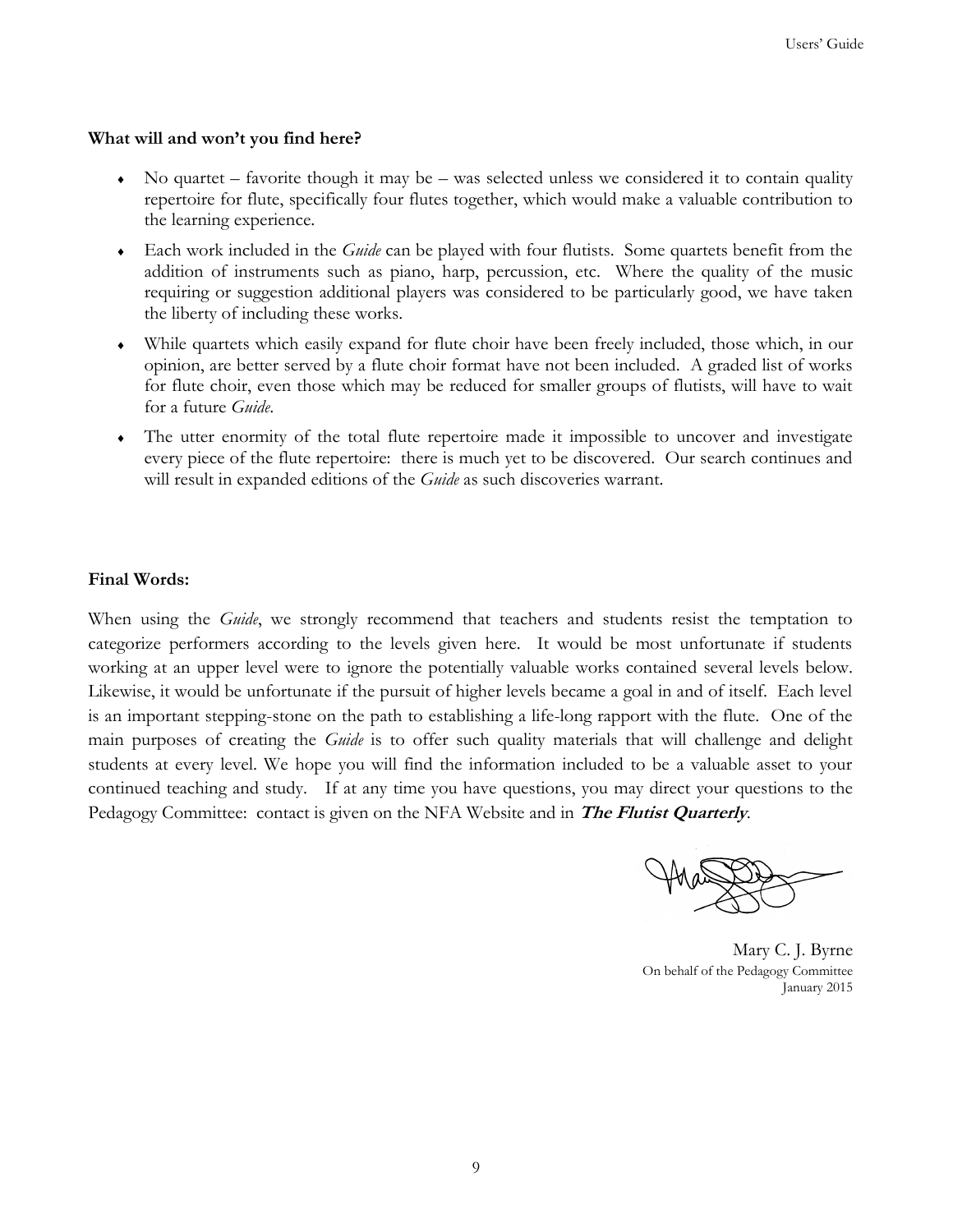# **Elementary Quartets**

| ABRSM                                           | Flute Ensemble Pieces: Bronze (ABRSM)                   | [aB, aB, Ab, Ab]<br>C flutes                             |
|-------------------------------------------------|---------------------------------------------------------|----------------------------------------------------------|
| ABRSM                                           | Flute Ensemble Pieces: Copper (ABRSM)                   | [Ab, Ab, Ab, Ab]<br>C flutes                             |
| ABRSM                                           | Flute Ensemble Pieces: Silver (ABRSM)                   | [C, C, C, C]<br>C flutes                                 |
| Amos, Keith                                     | Amos' Easy Flute Ensembles I (CMA Publications)         | [C, C, C, C]<br>C flutes                                 |
| Anderson, Deborah J.                            | Sky WatchLooking Inward, op. 58 (Alry)                  | [C, C, D, C]<br>C flutes                                 |
| Anderson, Deborah J.                            | Winter's Gifts (Alry)                                   | [D, C, C, C]<br>$(1, 2, 3)$ C; $(4)$ C, opt. A           |
| Anonyme<br>Robert Hériché (arr.)                | Green Sleeves (Billaudot)                               | [C, C, C, C]<br>$(1, 2, 3)$ C; $(4)$ C, opt. A           |
| Anonymous<br>Ricky Lombardo (arr.)              | Dona Nobis Pacem [Grant Us Peace] (Lombardo)            | [B, B, B, C]<br>$(1, 2)$ C; (3) C, opt. A; (4) C, opt. B |
| Bornschein, Franz<br>Charlet Cellars (arr.)     | The French Clock: Quartet for Four Flutes (Presser)     | [C, C, C, C]<br>C flutes                                 |
| Corelli, Archangelo<br>Clair Johnson (arr.)     | Sarabanda and Gavotte (Rubank)                          | [D, C, C, C]<br>C flutes                                 |
| di Lasso, Orlando<br>John E. Davis (arr.)       | Three Madrigals (Falls House)                           | [C, C, D, C]<br>$(1, 2)$ C; $(3)$ A; $(4)$ B             |
| Elgar, Edward<br>Matt Johnston (arr.)           | Pomp and Circumstance March no. 1, op. 39, no. 1 (Alry) | [D, D, D, D]<br>$(1)$ P; $(2)$ C; $(3)$ A; $(4)$ B       |
| Faure, Gabriel<br>Trevor Wye (arr.)             | Cantique de Jean Racine (Alry)                          | [C, C, C, C]<br>C flutes; piano                          |
| Foster, Stephen<br>David Heywood (arr.)         | Jeanie, with the Light Brown Hair (Alry)                | [C, B, B, B]<br>$(1, 2, 3)$ C; (4) A, opt. B             |
| Foster, Stephen<br>Janice Boland (arr.)         | Tioga Waltz (Alry)                                      | [C, C, B, B]<br>C flutes                                 |
| Handel, George Frederich<br>Carol Warner (arr.) | And I Will Exalt Him from Israel in Egypt (Alry)        | [D, C, C, C]<br>$(1, 2)$ C; (3) C, opt. A; (4) C, opt. B |
| Kocher, Lewis                                   | At the Renaissance Faire (Alry)                         | [C, C, C, C]<br>$(1, 2, 3)$ C; (4) C, opt. A, opt. B     |
| Lajos, Béla                                     | Sech Leichte Stücke (Zimmerman)                         | [C, C, C, C]<br>C flutes                                 |
| Lochs, Bert                                     | Jazz Quartets (De Haske)                                | [cDe, cDe, cDe, cDe]<br>C flutes                         |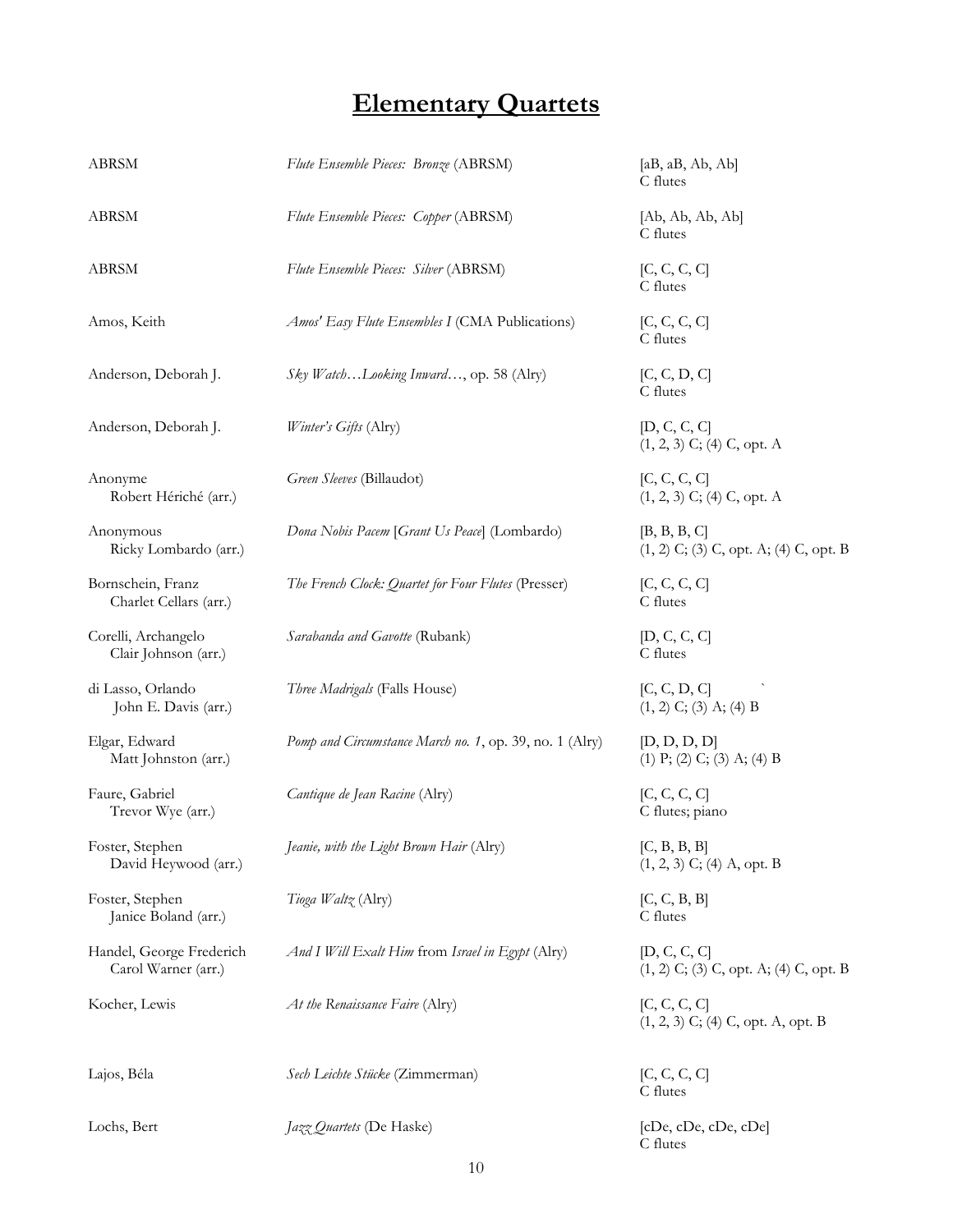| McGinty, Anne                                            | Ambage (Alry)                                           | [D, D, D, C]<br>C flutes                                     |
|----------------------------------------------------------|---------------------------------------------------------|--------------------------------------------------------------|
| Mendelssohn, Felix<br>Clair W. Johnson (arr.)            | Andante Con Moto (Rubank)                               | [C, C, C, C]<br>C flutes                                     |
| Mower, Mike                                              | 12 Bite Size Pieces for Flute Ensembles (Itchy Fingers) | [cD, cD, cD, cD]<br>C flutes                                 |
| Mozart, Wolfgang Amadeus<br>Ervin Monroe (arr.)          | Andante in f minor (Little Piper)                       | [D, D, D, D]<br>$(1, 2)$ C; $(3)$ C, opt. A; $(4)$ C, opt. B |
| Scarlatti, Alessandro<br>Clair W. Johnson (arr.)         | Aria and Minuet (Rubank)                                | [C, B, C, C]<br>C flutes                                     |
| Schubert, Franz<br>Clair W. Johnson (arr.)               | Menuet & Trio, from Sonata, Op. 78 (Rubank)             | [C, B, B, B]<br>C flutes                                     |
| Schumann, Robert<br>Clifton Williams (arr.)              | A-Maying, op. 68, no. 13 (Southern)                     | [D, C, C, D]<br>C flutes                                     |
| Solomon, Edward S.                                       | Quatro Giocoso (Hal Leonard)                            | [C, C, C, C]<br>C flutes                                     |
| Tchaikovsky, Piotr Ilych<br>Sondra K. Tucker (arr.)      | Neapolitan Dance Song (Quicksilver)                     | [C, C, C, C]<br>C flutes                                     |
| Telemann, Georg Philipp<br>Giovanni Gatti (arr.)         | La Caccia (Berben)                                      | [C, C, C, C]<br>C flutes                                     |
| The Orig. Dixieland Jazz Band<br>Sondra K. Tucker (arr.) | Tiger Rag (Quicksilver)                                 | [D, C, C, C]<br>$(1, 2)$ C; (3) C, opt. A; (4) C, opt. B     |
| Traditional<br>Ricky Lombardo (arr.)                     | Amazing Grace (Alry)                                    | [D, D, D, D]<br>$(1, 2)$ C; (3) C, opt. A; (4) C, opt. A/B   |
| Traditional<br>Ricky Lombardo (arr.)                     | Aura Lee (Alry)                                         | [B, B, B, B]<br>C Flutes, with piano                         |
| Traditional<br>Nora Kile (arr.)                          | Brother James Air (Alry)                                | [C, C, C, C]<br>$(1, 2)$ C; (3) C, opt. A; (4) C, opt. A/B   |
| Traditional<br>Ricky Lombardo                            | Londonderry Air (Kendor)                                | [C, C, C, C]<br>C flutes                                     |
| Traditional,<br>Amy Rice-Young (arr.)                    | Morning Has Broken (Alry)                               | [C, C, C, C]<br>$(1, 2, 3)$ C; (4) C, opt. A, B; (opt. 5) B  |
| Traditional<br>Mary Jean Simpson (arr.)                  | The Galway Piper (Alry)                                 | [D, C, B, C]<br>$(1)$ P; $(2, 3)$ C; $(4)$ C, opt. C         |
| Traditional<br>Ricky Lombardo (arr.)                     | We Wish You a Merry Christmas (Kendor)                  | [C, C, C, B]<br>C flutes                                     |
| Uber, David                                              | Easy Four-Part Ensemble Songs (Alry)                    | [C, C, C, C]<br>$(1, 2, 3)$ C; (4) C, opt. A, opt. B         |
| Vaughan Williams, Ralph<br>John Gibson (arr.)            | Fantasia on Christmas Carols I (Alry)                   | [D, C, C, C]<br>C flutes                                     |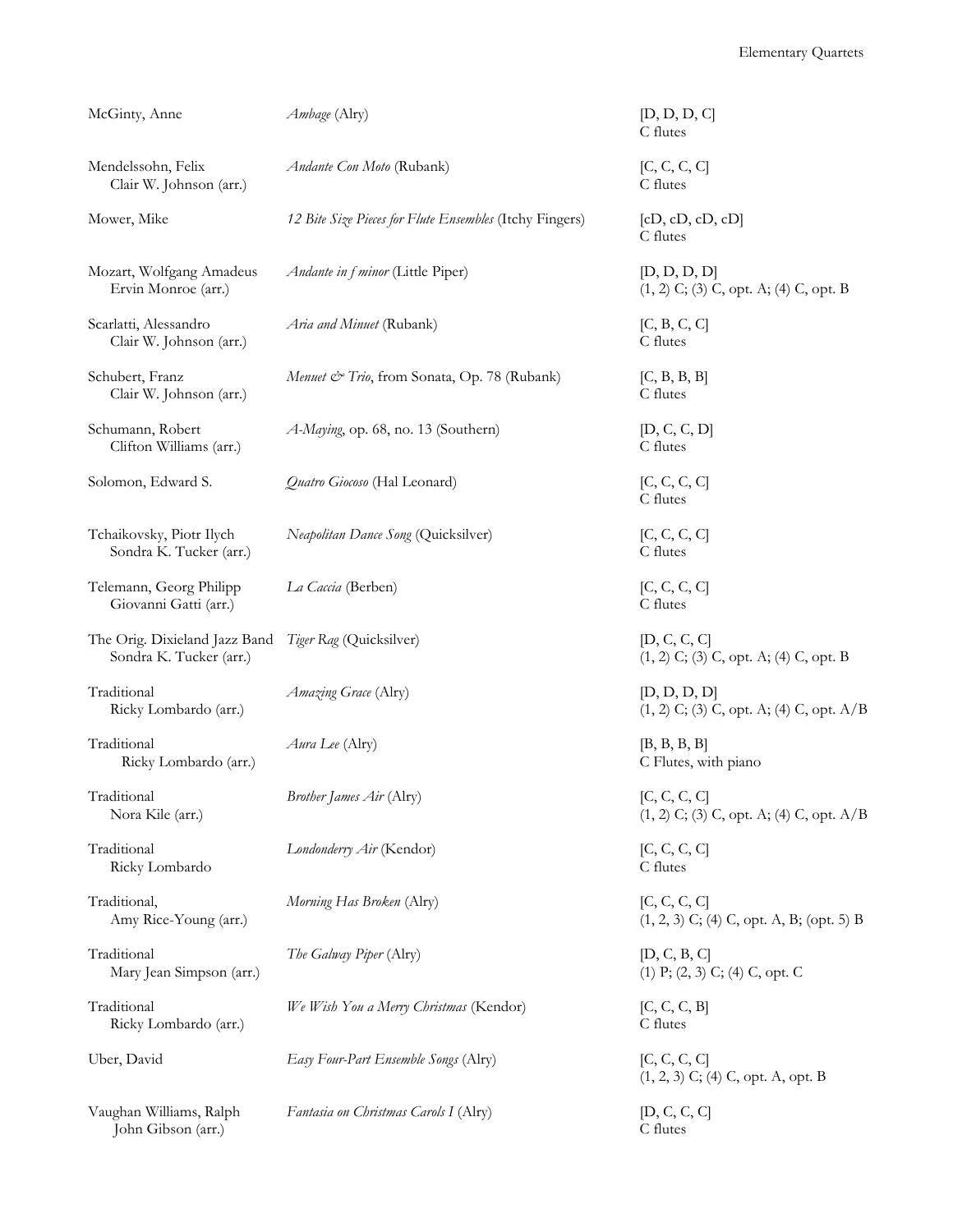| Voxman, Himie | <i>Flute Symphony collection</i> (Rubank)                  | [Cdef, Cde, Cd, Cd]<br>C flutes                          |
|---------------|------------------------------------------------------------|----------------------------------------------------------|
| Walton, Mike  | Flute Rag (Sound the Trumpet)                              | [D, D, D, D]<br>C flutes                                 |
| Walton, Mike  | Flute Starlets: Beg. Quartet Series (Sound the Trumpets)   | [C, C, C, C]<br>$(1, 2)$ C; $(3, 4)$ C, opt. Bb clarinet |
| Walton, Mike  | Rondo for Flutes: Int. Quartet Series (Sound the Trumpets) | [C, C, C, C]<br>C flutes                                 |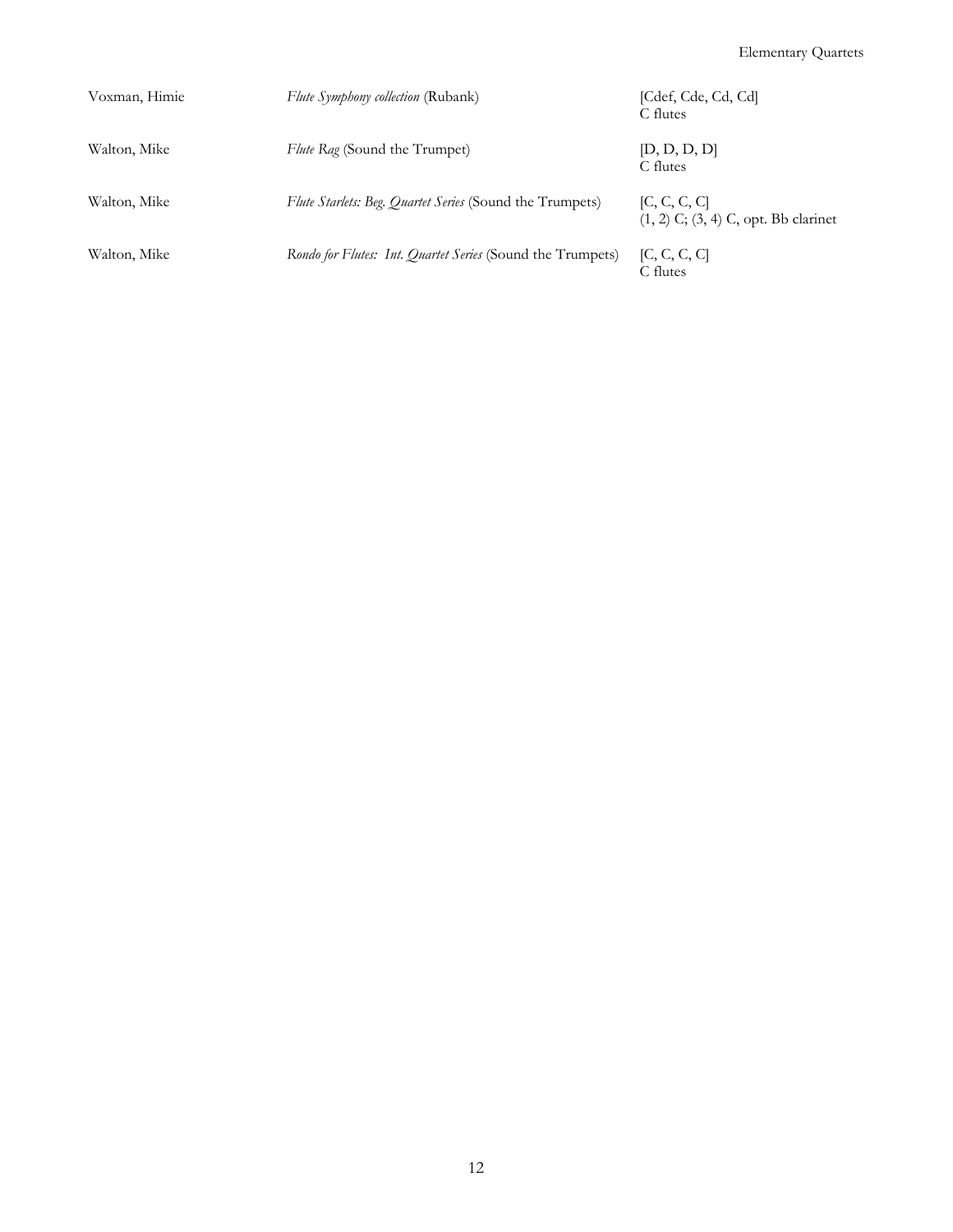# **Intermediate Quartets**

| ABRSM                                               | Flute Ensemble Pieces: Gold (ABRSM)                      | [D, D, De, De]<br>C flutes                                   |
|-----------------------------------------------------|----------------------------------------------------------|--------------------------------------------------------------|
| ABRSM                                               | Flute Ensemble Pieces: Platinum (ABRSM)                  | [dE, cde, cde, cde]<br>C flutes: $3^{B}$ ; 4 <sup>B</sup>    |
| Albeniz, Isaac<br>Bill Holcombe (arr.)              | Tango from "Espana" (Holcombe)                           | [F, F, F, E]<br>C flutes                                     |
| Andersen, Joachim                                   | Figaro-Fantasie (Zimmermann)                             | [G, F, F, F]<br>C flutes                                     |
| Arlen, Harold<br>Mel Orriss (arr.)                  | Over the Rainbow (Wonderful Winds)                       | [G, F, F, D]<br>C flutes                                     |
| Bach, Johann Sebastian<br>Julius Baker (arr.)       | Aus Liebe (Schirmer)                                     | [G, G, F, F]<br>$(1, 2)$ C; $(3, 4)$ A                       |
| Bach, Johann Sebastian<br>Laura Walter Roth (arr.)  | Gavotte and Gigue from "Orchestral Suite No. 3" (Alry)   | [F, E, D, D]<br>$(1, 2, 3)$ C; (4) C, opt. A                 |
| Bach, Johann Sebastian<br>Judy Nishimura (arr.)     | Prelude from "The Well-Tempered Clavier, Book. I" (Alry) | [D, D, D, D]<br>$(1, 2, 3)$ C; (4) A                         |
| Barroll, Edward C.<br>Nora Kile (arr.)              | The Piggly Wiggle (Alry)                                 | [F, E, E, D]<br>$(1, 2)$ C; (3) C, opt. A; (4) C, opt. A, B  |
| Bassingthwaighte, Sarah                             | Echoes of the Ancients (Alry)                            | [D, D, D, D]<br>C flutes                                     |
| Berthomieu, Marc                                    | Chats (Billaudot)                                        | [G, G, F, G]<br>$(1, 2, 3)$ C; (4) A                         |
| Berthomieu, Marc                                    | Suite Eolienne (Billaudot)                               | [F, E, E, E]<br>C flutes                                     |
| Boismortier, Joseph Bodin de<br>Henner Appel (arr.) | Konzert in a-moll (Zimmermann)                           | [G, F, F, F]<br>$(1, 2, 3)$ C; $(4)$ A                       |
| Bonisch, Josef                                      | Modern Suite (Zimmermann)                                | [F, E, E, E]<br>C flutes                                     |
| Botsford, George W.<br>James MacLeod (arr.)         | Black and White Rag (Kendor)                             | [F, F, F, F]<br>C flutes: $4^B$                              |
| Boyce, William<br>Bruce Behnke (arr.)               | Symphony No. 1 (Alry)                                    | [F, E, E, E]<br>$(1, 2)$ C; (3) C, opt. A; (4) C, opt. B     |
| Boyce, William<br>Bruce R Smith (arr.)              | Symphony No. 1 (BRS)                                     | [F, E, D, E]<br>$(1, 2)$ C; (3) A; (4) B                     |
| Chapman, Alan                                       | Four Dances (Alry)                                       | [E, E, E, E]<br>$(1, 2)$ C; $(3)$ C, opt. A; $(4)$ C, opt. B |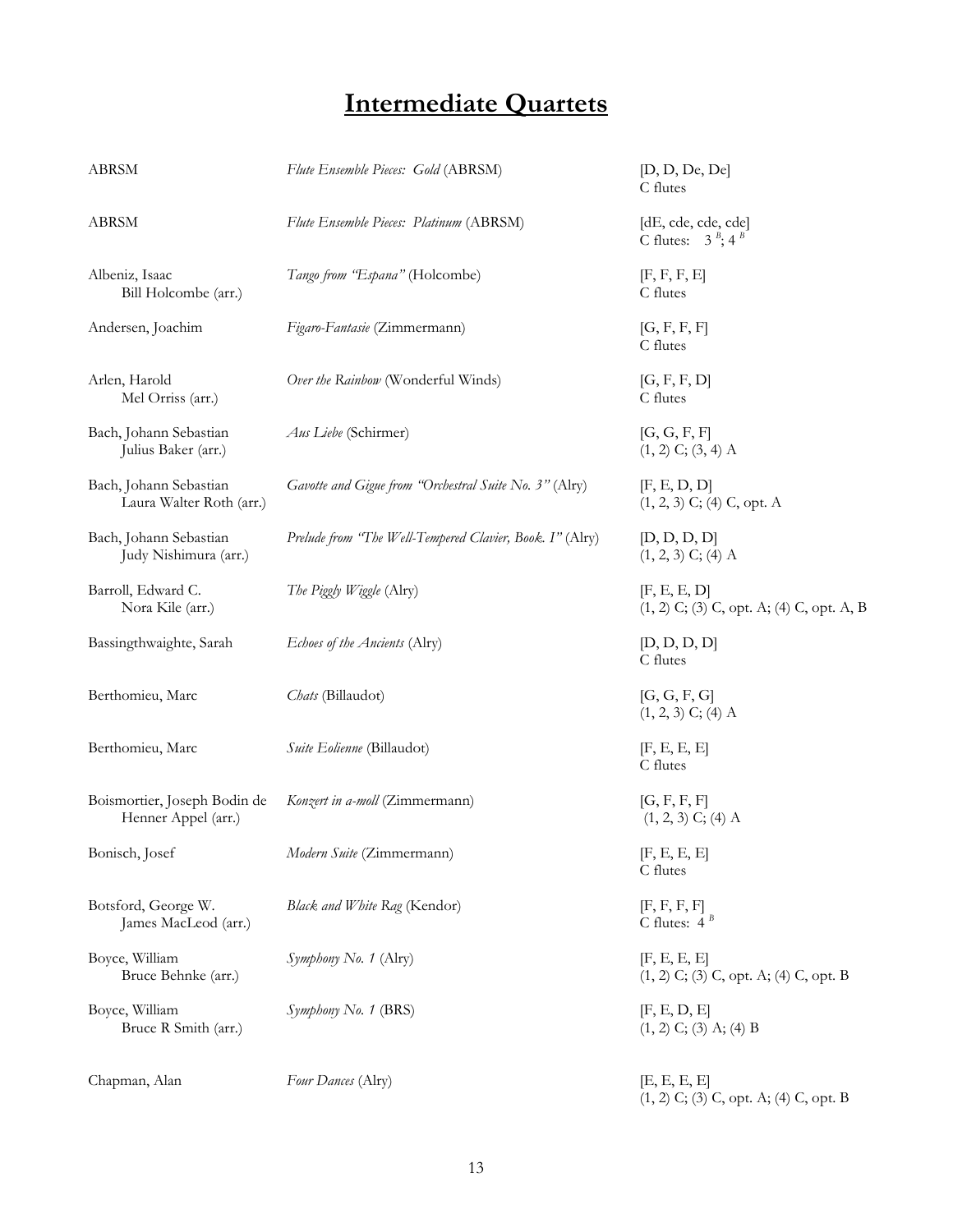Intermediate Quartets

| Clarke, Ian                                            | Walk Like This (IC Music/ Just Flutes)                                         | [F, E, D, C]<br>C flutes: alt. (4) C; opt. (5) C                                                         |
|--------------------------------------------------------|--------------------------------------------------------------------------------|----------------------------------------------------------------------------------------------------------|
| Coolen, Michael                                        | Caderas (Alry)                                                                 | [G, F, F, F]<br>$(1-3)$ C $^{XDV}$ ; (4) A $^{XDV}$ ; opt. C $^{XDV}$ ;<br>opt. string bass, double bell |
| Davison, John                                          | Canzone and Reel/Jig (Papagena)                                                | [G, G, G, G]<br>C flutes                                                                                 |
| de Haan, Jan                                           | Cartoon Music for Flute Quartet (de Haske)                                     | [F, E, E, F]<br>C flutes: $4^B$                                                                          |
| Debussy, Claude<br>Victoria Jicha (arr.)               | Golliwogg's Cake-walk (Alry)                                                   | [F, E, E, E]<br>(1) P; (2) C; (3) A, opt. C; (4) B, opt. A                                               |
| Derfler, Carl                                          | Flute Quartet no. 1 (Alry)                                                     | [H, G, G, G]<br>C flutes                                                                                 |
| Desorgher, Silvia                                      | Full Steam A-Head (Just Flutes)                                                | [G, G, G, G]<br>(1-4) C, head-joints only                                                                |
| Dittersdorf, Carl Ditters von                          | Cassatio in D (Diletto Musicale)                                               | [E, E, E, E]<br>C flutes                                                                                 |
| Dittersdorf, Karl Ditters von<br>Giovanni Gatti (arr.) | Notturno per quattro flauti (Bèrben)                                           | [E, D, C, C]<br>C flutes                                                                                 |
| Draganski, Donald                                      | The Winds of Change (Music Makers)                                             | [G, G, F, F]<br>$(1)$ C, P; $(2)$ C, P; $(3)$ C, A; $(4)$ C, A, B                                        |
| Drouillard, Kelly                                      | Emerald Hills and Sapphire Sea (Droulliard)                                    | [D, D, D, D]<br>Version 1: (1, 2) C; (3, 4) C, opt. A<br>Version 2: (1, 2) C; (3), A; (4) B              |
| Eastman, Donna Kelly                                   | Blues for Basso (Donna Kelly Eastman)                                          | E, E, E, F<br>$(1, 2, 3)$ C; $(4, \text{ solo feature})$ B                                               |
| Frederick the Great                                    | Quartet (Zimmerman)                                                            | [F, F, F, F]<br>C flutes                                                                                 |
| Fromm, Mark                                            | Frozen Leaves (Fromm)                                                          | [F, F, E, E]<br>C flutes                                                                                 |
| Gershwin, George<br>Bill Holcombe (arr.)               | Fascinating Rhythm (Studio Music)                                              | [G, G, G, G]<br>$(1-3)$ C; $(4)$ C, opt. A; opt. String Bass                                             |
| Giblin, Irene<br>John Gibson (arr.)                    | Chicken Chowder Rag (JB Linear Music)                                          | [G, G, G, F]<br>$(1)$ C, opt. P; $(2, 3)$ C; $(4)$ A, opt. C                                             |
| Arthur Ephross (arr.)                                  | Gluck, Christoph Willibald von Lovely Fields So Gentle from "Orfeo" (Southern) | [E, D, D, D]<br>C flutes                                                                                 |
| Goff, Tommy                                            | Funsembles (Alry)                                                              | [CDe, CDe, CD, CD]<br>$(1, 2, 3)$ C; (4) C, opt. A, opt. B                                               |
| Grier, Jon Jeffrey                                     | Cripple Creek Counterpoint (Little Piper)                                      | [H, H, G, G]<br>$(1, 2, 3)$ C; $(4)$ C, opt. A                                                           |
| Grovlez, Gabriel<br>Mel Orriss (arr.)                  | Petites Litanies for Jesus (Wonderful Winds)                                   | [D, D, D, D]<br>$(1, 2)$ C; $(3)$ A; $(4)$ B                                                             |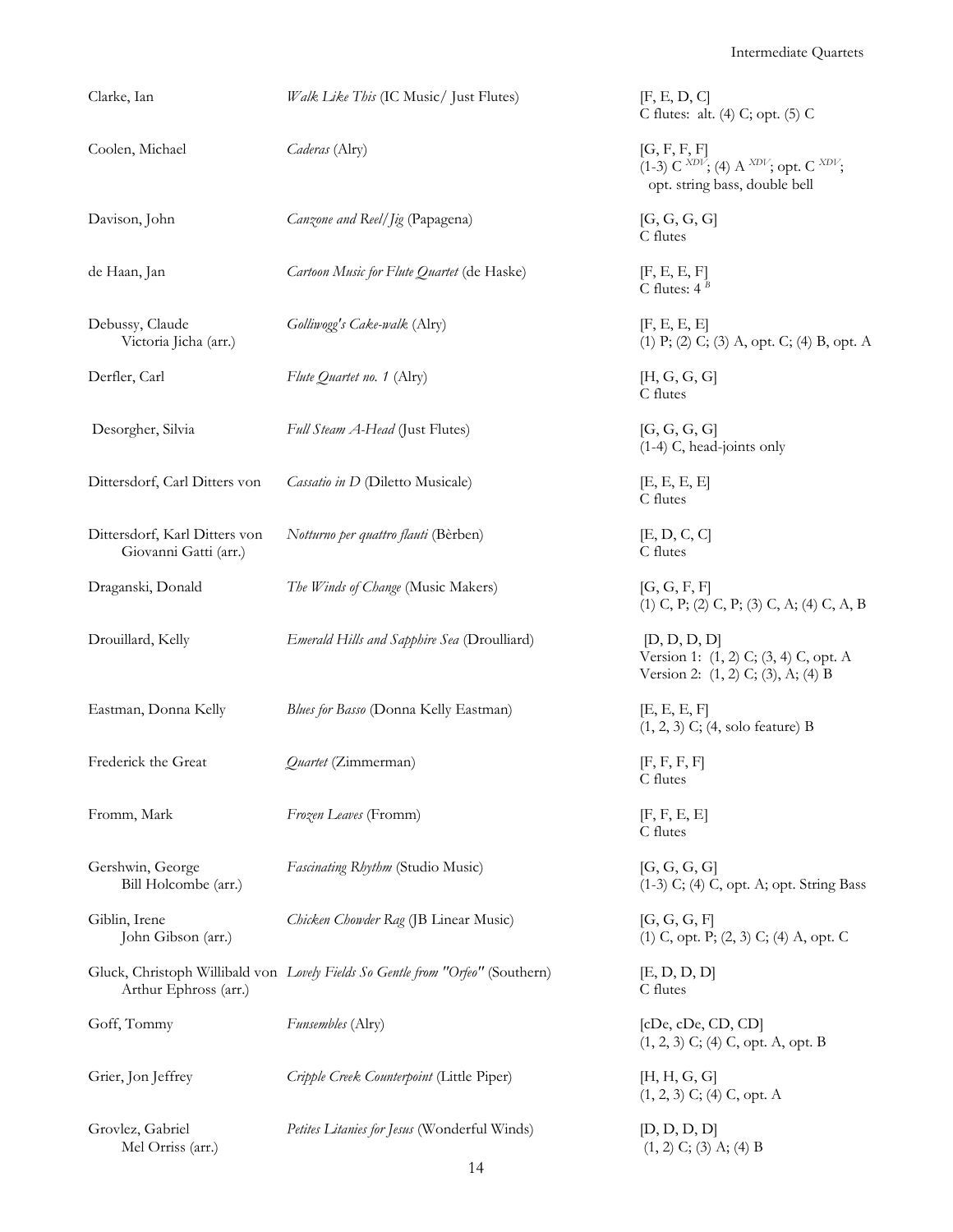Intermediate Quartets

| Handel, George Frederich<br>Judy Nishimura (arr.)       | Arrival of the Queen of Sheba (Alry)             | [H, G, E, D]<br>$(1, 2)$ C; (3) A, opt. C; (4) B, opt. C        |
|---------------------------------------------------------|--------------------------------------------------|-----------------------------------------------------------------|
| Handel, George Frederich<br>Ricky Lombardo (arr.)       | Water Music Suite (LMP)                          | [E, D, D, D]<br>C flutes                                        |
| Haydn, Franz Joseph<br>J. W. Downs (arr.)               | "Finale" from String Quartet Op 76, No. 4 (Alry) | [E, C, C, C]<br>$(1, 2)$ C; (3) C, opt. A; (4) C, opt. A, B     |
| Holmes, G. E.                                           | Flute Symphony Collection (Rubank)               | [Def, Cde, Cd, Cd]<br>C flutes                                  |
| Hoover, Katherine                                       | Clowning Around (Papagena Press)                 | [G, F, F, F]<br>C flutes; opt. (5) A; opt. (6) percussion       |
| Ibert, Jacques<br>John Gibson (arr.)                    | Christmas in Picardy (Alry)                      | [F, F, F, F]<br>C flutes                                        |
| Jeanjean, Faustin                                       | Ski-Symphonie (Billaudot)                        | [G, G, G, G]<br>C flutes                                        |
| Jicha, Victoria                                         | Three American Hymns (Music Makers)              | [E, E, E, E]<br>$(1)$ C, opt. P; $(2)$ C; $(3, 4)$ C, opt. A    |
| Köhler, Erenesto,<br>HimieVoxman (arr.)                 | "Scherzo" from Grand Quartet, op. 92 (Rubank)    | [F, E, E, E]<br>C flutes                                        |
| Lennon, John and<br>Paul McCartney<br>Mel Orriss (arr.) | Eleanor Rigby (Wonderful Winds)                  | [G, G, G, F]<br>C flutes                                        |
| Lombardo, Ricky                                         | Cedar Ridge (Lombardo)                           | [F, F, F, F]<br>$(1, 2, 3)$ C, $(4)$ C, opt. A                  |
| Louke, Phyllis Avidan                                   | Suite Butterfly (Alry)                           | [F, F, F, F]<br>$(1)$ C, opt. P; $(2, 3)$ C; $(4)$ C, opt. A, B |
| McGinty, Anne                                           | Epigrams (Alry)                                  | [F, E, E, D]<br>C flutes                                        |
| McGinty, Anne                                           | Nuances (Alry)                                   | [E, E, E, E]<br>C flutes: $4^B$                                 |
| McKay, George Frederick                                 | Lyric Poem for Flute Quartet (Southern)          | [F, D, D, D]<br>C flutes: $3^{\overline{B}}$                    |
| McKay, George Frederick                                 | Sonatina Giocosa (Barnhouse)                     | [F, E, E, E]<br>C flutes                                        |
| McMichael, Catherine                                    | A Gaelic Offering (Alry)                         | [G, G, G, G]<br>$(1)$ C, opt. P $(2-4)$ C                       |
| McMichael, Catherine                                    | A Lyric Noel (Alry)                              | [D, D, D, D]<br>C flutes: $4^B$                                 |
| McMichael, Catherine                                    | A Renaissance Noel (Alry)                        | [F, E, F, E]<br>(1) P, C $^{B}$ ; (2, 3) C; (4) C, opt. A, B    |
| McMichael, Catherine                                    | Christmas Exultations (Alry)                     | [E, E, D, D]<br>$(1-3)$ C; $(4)$ C, opt. A                      |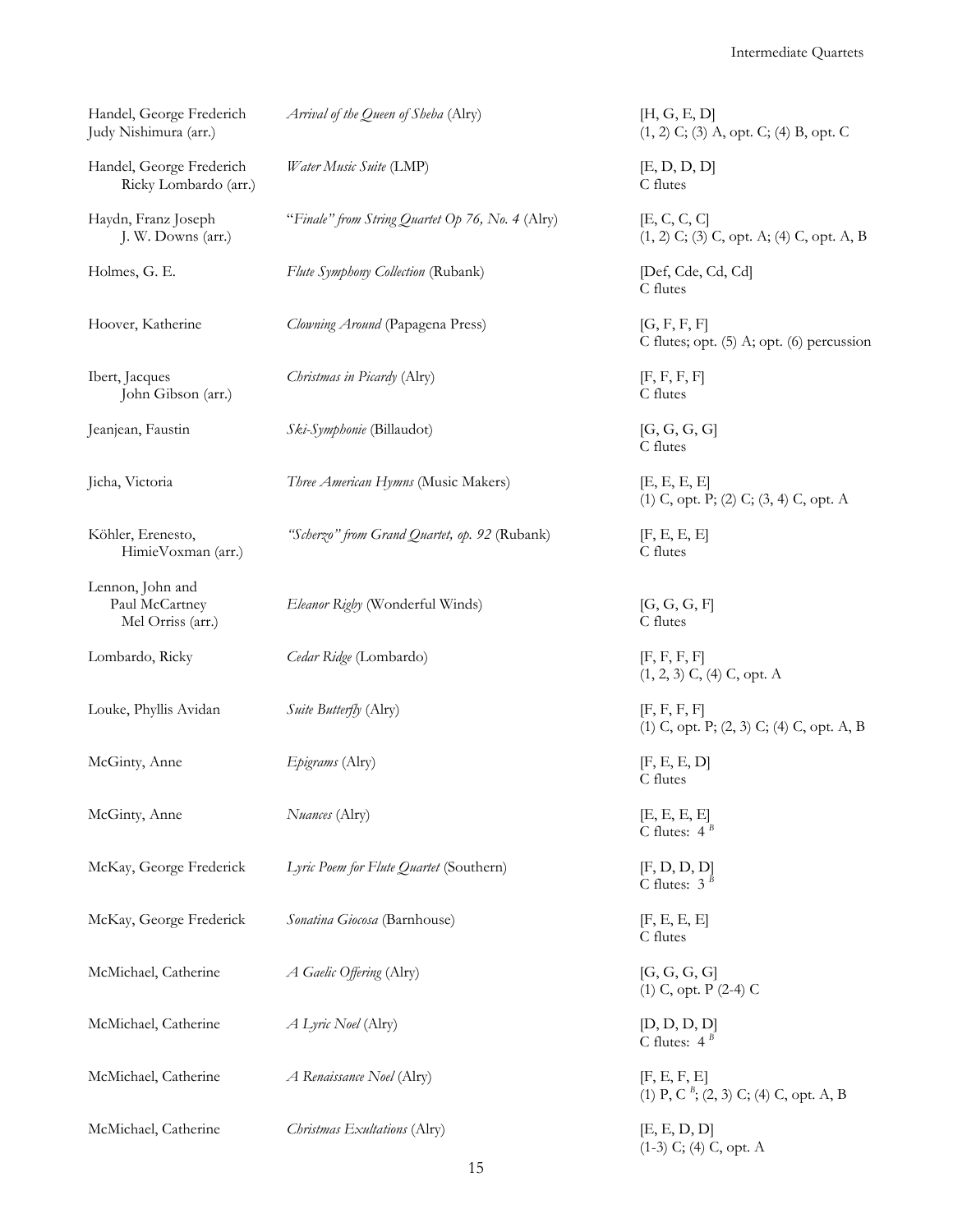| McMichael, Catherine                              | Falconer (Alry)                                  | [G, G, G, G]<br>$(1, 2)$ C; (3) C, opt. A; (4) C                                     |
|---------------------------------------------------|--------------------------------------------------|--------------------------------------------------------------------------------------|
| McMichael, Catherine                              | Floris (Alry)                                    | [G, G, F, F]<br>$(1-3)$ C, P; $(4)$ C; with piano or harp                            |
| McMichael, Catherine                              | La Lune & Les Etoiles (Alry)                     | [G, G, G, G]<br>$(1)$ C, P; $(2)$ C; $(3)$ A; $(4)$ B                                |
| McMichael, Catherine                              | The Academie of Dance (Alry)                     | [G, F, F, F]<br>$(1)$ C, P; $(2)$ C; $(3)$ A; $(4)$ B, A;<br>with piano              |
| Mozart, Wolfgang Amadeus<br>Henner Eppel (arr.)   | Adagio, KV 356; Adagio, KV 411 (Zimmerman)       | [E, D, D, E]<br>C flutes                                                             |
| Mozart, Wolfgang Amadeus<br>Victoria Jicha (arr.) | Selections from the Mozart Flute Quartets (Alry) | [G, H, G, E]<br>$(1, 2)$ C; (3) A, opt. C; (4) B                                     |
| Pachelbel, Johann<br>Chris Walker (arr.)          | Canon and Gigue (Rubank)                         | [F, F, F, B]<br>C flutes: $(4)$ opt. A                                               |
| Pachelbel, Johann<br>Kathy Farmer (arr.)          | Canon in D (Alry)                                | [E, E, E, E]<br>C flutes                                                             |
| Paubon, Pierre                                    | Anouchka (Billaudot)                             | [G, F, F, F]<br>C flutes                                                             |
| Pearce, Ann Cameron                               | Quicksilver Rag (Alry)                           | [F, F, E, E]<br>$(1-3)$ C, $(4)$ A, opt. C, opt. B                                   |
| Powning, Graham                                   | Children's Suite (Alry)                          | [E, E, E, E]<br>$(1)$ P; $(2, 3, 4)$ C                                               |
| Pucihar, Blaz                                     | Suite to the Youth (Pucihar Music)               | [G, F, F, F]<br>C flutes                                                             |
| Ravel, Maurice<br>Richard Müller-Dubois (arr.)    | Pièce en Forme de Habanera (Leduc)               | [G, F, F, D]<br>C flutes                                                             |
| Rozman, Anže                                      | Creatures of the Enchanted Forest (Alry)         | [G, G, G, G]<br>$(1)$ P, C; $(2, 3)$ C; $(4)$ A                                      |
| Saint-Saëns, Camille<br>Sondra Tucker (arr.)      | Marche Militaire Francaise (Alry)                | [F, F, F, F]<br>$(1, 2, 3)$ C; $(4)$ A, opt. C                                       |
| Sanborn, Adrian                                   | Firestorm (Falls House)                          | [F, F, E, E]<br>C flutes                                                             |
| Scarlatti, Domenico<br>Jennifer Grady (arr.)      | Pastorale (Alry)                                 | [E, D, D, D]<br>$(1, 2, 3)$ C; $(4)$ C, opt. A                                       |
| Scott, Austin Alan                                | Scottish Flute Stomp (Alry)                      | [G, E, E, D]<br>$(1, 2)$ C; (3) C, opt. A; (4) B, opt. C;<br>opt. piano, string bass |
| Sheidler, Christian G.;<br>Lisa L. Ochoco (arr.)  | <i>Sonata in F [major]</i> (Falls House Press)   | [E, E, E, E]<br>$(1-3)$ C; $(4)$ A                                                   |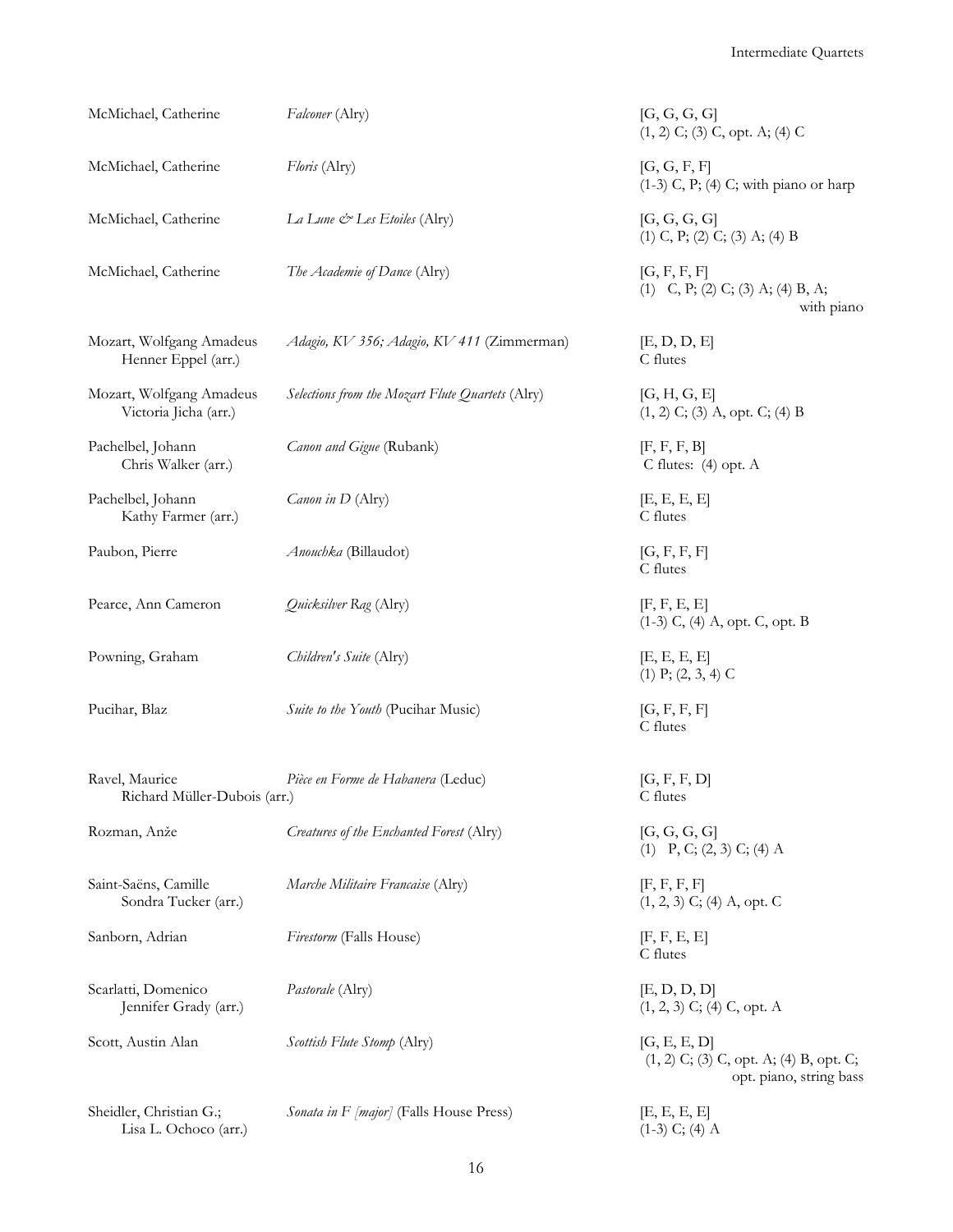| Soussman, Heinrich<br>Dale Proter (arr.)     | Quartet, op. 27, no. 1 (Southern)                    | [G, G, G, G]<br>C flutes                                 |
|----------------------------------------------|------------------------------------------------------|----------------------------------------------------------|
| Spears, Jared                                | On Eagles' Wings (Southern)                          | [G, F, F, F]<br>C flutes                                 |
| Stokes, Russell                              | Four for Jazz (Hunt)                                 | [F, F, F, F]<br>C flutes                                 |
| Tcherepnin, Alexander                        | <i>Quartett, op. 60</i> (Belaieff-Frankfurt)         | [G, F, E, E]<br>C flutes                                 |
| Thorne, Melanie                              | Country Garden (Sempre)                              | [E, E, D, D]<br>C flutes                                 |
| van Leeuwen, Ary                             | Turkey in the Straw: Theme and Variations (Southern) | [G, F, F, F]<br>$(1, 2, 3)$ C; (4) A                     |
| Voxman, Himie                                | Quartet Repertoire for Flute (Rubank)                | [CD, bCd, bCd, bCd]<br>C flutes                          |
| Wagner, Josef Franz<br>Robert Cavally (arr.) | Under the Double Eagle (Southern)                    | [E, E, E, D]<br>$(1-3)$ C; $(4)$ A, opt. B-flat Clarinet |
| Wanausek, Camillo                            | Zehn [10] Minaturen (Doblinger)                      | [G, F, F, F]<br>C flutes                                 |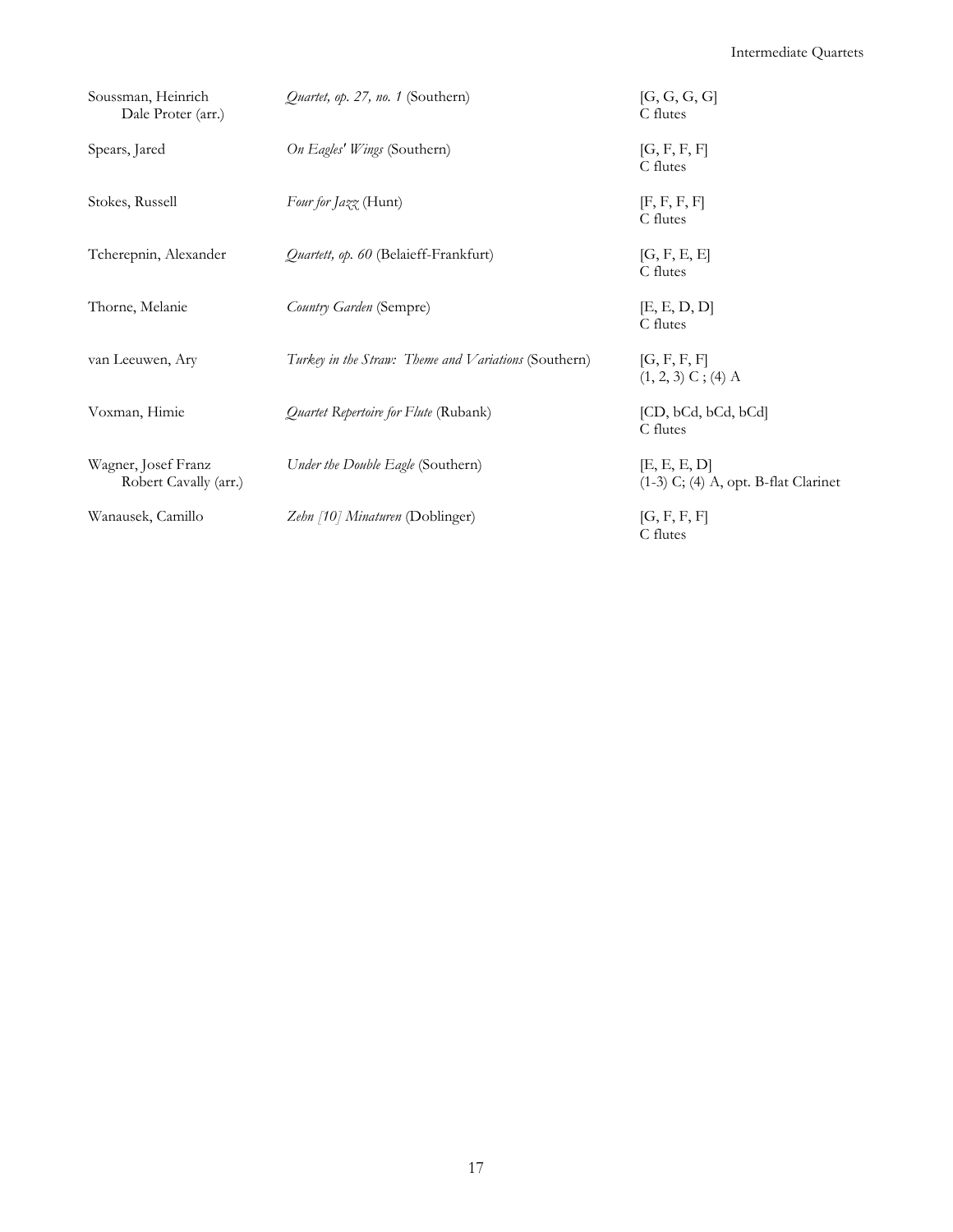# **Advanced Quartets**

| Barber Samuel<br>Rie Schmidt (arr.)    | Adagio for Strings (Schirmer)                                       | [H, H, G, G]<br>$(1)$ C $^{B}$ ; (2) C; (3) A; (4) B                   |
|----------------------------------------|---------------------------------------------------------------------|------------------------------------------------------------------------|
| Berthomieu, Marc                       | Arcadie (Peermusic)                                                 | [H, G, G, F]<br>C flutes                                               |
| Bozza, Eugene                          | Deux Equisses (Leduc)                                               | [J, J, J, I]<br>C flutes                                               |
| Bozza, Eugene                          | Jour d'été à la montagne pour 4 flûtes (Leduc)                      | [H, H, G, G]<br>C flutes                                               |
| Bozza, Eugene                          | Trois Pieces (Leduc)                                                | [H, G, G, G]<br>$\overline{C}$ flutes $X$                              |
| Britten, Benjamin<br>Mel Orriss (arr.) | Playful Pizzicato from "Simple Sym." (Wonderful Winds) [H, H, G, G] | $(1)$ C, P; $(2, 3)$ C; $(4)$ A                                        |
| Casterède, Jacques                     | Flûtes en Vacances (Leduc)                                          | [H, G, G, G]<br>C flutes $[(4)$ is optional]                           |
| Caliendo, Christopher                  | La Milonga (Caliendo)                                               | [I, H, H, H]<br>C flutes                                               |
| Dahl, Ingold                           | Serenade for 4 flutes (Boosey & Hawkes)                             | [I, I, I, I]<br>C flutes: $(1, 2)$ <sup>X, N</sup> ; (3) <sup>X</sup>  |
| Dorff, Daniel                          | It Takes Four to Tango (Presser)                                    | [H, G, F, G]<br>$(1, 2)$ C; (3) A; (4) B                               |
| Dorff, Daniel                          | The Year of the Rabbit (Presser)                                    | [H, G, G, G]<br>$(1, 2, 3)$ C; (4) A                                   |
| Drechsler, Joseph                      | Quartet (Zimmermann)                                                | [I, I, I, H]<br>$(1, 2, 3)$ C; (4) A, opt. B, opt. B-flat Cl           |
| Dubois, Pierre Max                     | Quatuor (Leduc)                                                     | [H, H, H, H]<br>C flutes                                               |
| Ewazen, Eric                           | Harmony in Blue and Gold (Presser)                                  | [I, I, I, I]<br>(1) C, P; (2, 3) C $B$ ; (4) A                         |
| Folio, Cynthia                         | Four 'Scapes (Cynthia Folio)                                        | [I, I, I, H]<br>$(1, 2)$ C; (3) C, A; (4) C, B: all <sup>X, N, O</sup> |
| Fromm, Mark                            | Dances of the Lake (Fromm)                                          | [I, I, I, I]<br>C flutes                                               |
| Grier, Lita                            | Echoes Over Time (Grier)                                            | [H, H, H, H]<br>$(1, 2, 3)$ C, A; $(4)$ C, B                           |
| Guiot, Raymond                         | Divertimento-Jazz (Lemoine)                                         | [H, H, H, H]<br>$(1, 2, 3)$ C; (4) A                                   |
| Higdon, Jennifer                       | Lullaby (Jennifer Higdon)                                           | [H, G, G, G]<br>$(1, 2)$ C; (3) A <sup>N</sup> ; (4) B <sup>N</sup>    |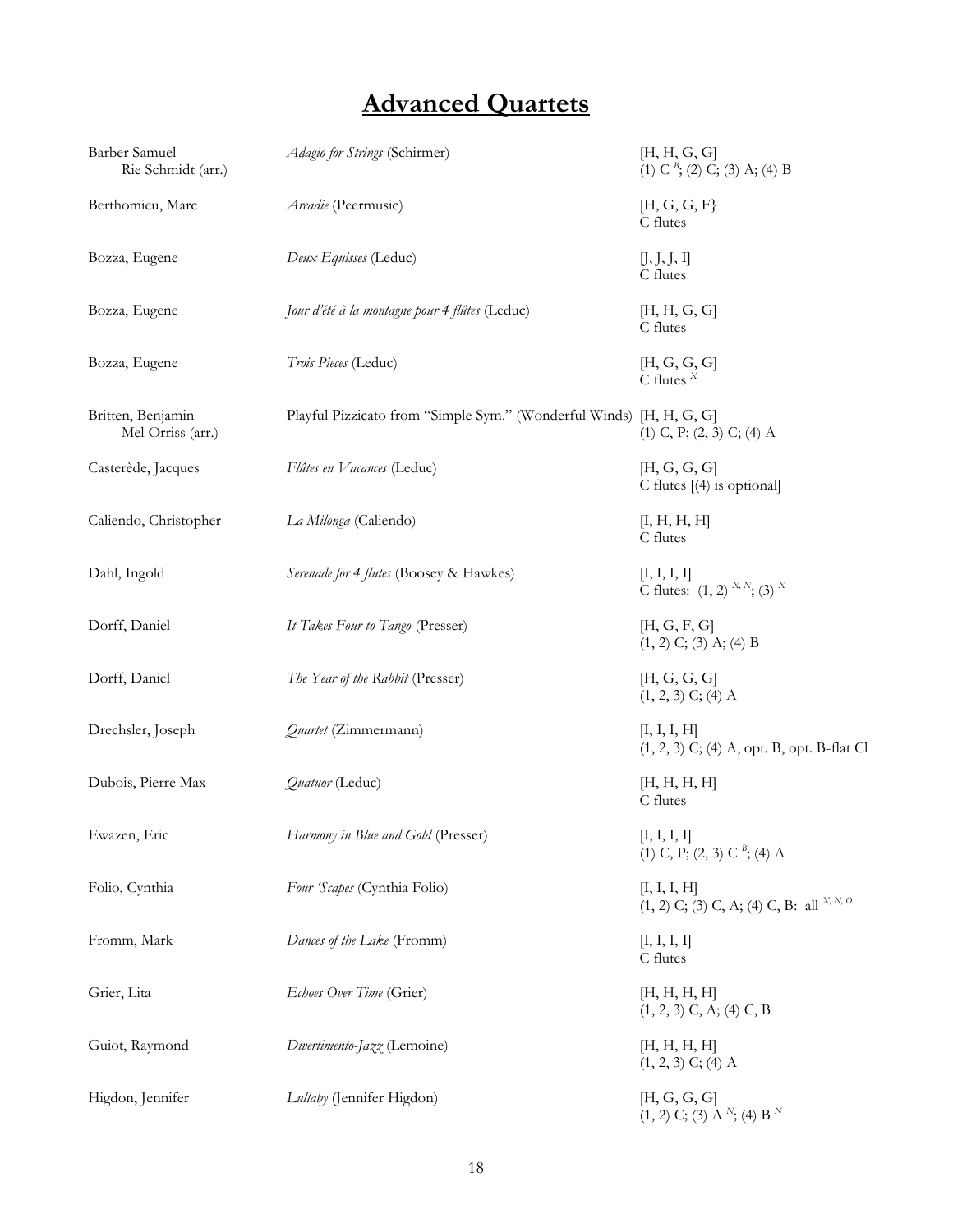| Holst, Gustav<br>Phyllis Avidan Louke (arr.)           | The Planets (Falls House Press)                     | [H, H, G, G]<br>C flutes; opt. (5) A; opt. (6) B; opt. (7) Cb                     |
|--------------------------------------------------------|-----------------------------------------------------|-----------------------------------------------------------------------------------|
| Kelly, Bryan                                           | Caribbean Suite for Four Flutes (Hunt Edition)      | [H, G, G, G]<br>C flutes                                                          |
| Karpyak, Andriy (arr.)                                 | Encore Arrangements for Flute Quartet (Falls House) | [I, H, H, G]<br>(1) C; (2) C <sup>B</sup> , P; (3, 4) C                           |
| Kuhlau, Friedrich                                      | Grand Quartet in E minor, op. 103 (Southern)        | [H, G, G, F]<br>C flutes                                                          |
| Lorenzo, Leonardo de                                   | Capriccio (Peters)                                  | [H, H, H, H]<br>C flutes                                                          |
| Macy, Carleton                                         | Intensity (manuscript)                              | [J, J, J, J]<br>amplified C flutes                                                |
| McDowall, Cecilia                                      | Hotfoot (Hunt)                                      | [H, H, G, G]<br>$(1, 2, 3)$ C $^{X}$ ; (4) A $^{X}$                               |
| McMichael, Catherine                                   | Beach Music (Alry)                                  | [J, J, J, J]<br>$(1, 2)$ C; (3) A; (4) B                                          |
| McMichael, Catherine                                   | Children of the Wind (Alry)                         | [H, G, G, G]<br>$(1, 2)$ C, P; (3) A, P; (4) B, P                                 |
| McMichael, Catherine                                   | Legends from the Greenwood (Alry)                   | [H, H, H, H]<br>$(1, 2)$ C; $(3)$ C, P; $(4)$ A                                   |
| McMichael, Catherine                                   | Salt of the Earth (Alry)                            | [I, H, H, G]<br>$(1)$ C; $(2)$ C; $(3)$ C, A; $(4)$ C, B                          |
| McMichael, Catherine                                   | Suite des Montagne (Alry)                           | [H, G, G, G]<br>$(1, 2)$ C, P; $(3)$ C, A; $(4)$ C, B                             |
| Mendelssohn Bartholdy, Felix<br>Howard A. Cohen (arr.) | Scherzo aus "Ein Sommernachtstraum" (Bärenreiter)   | [J, I, I, I]<br>C flutes                                                          |
| Meyn, Till Maclvor                                     | Urban Ragas (Alry)                                  | [I, I, I, I]<br>$(1-3)$ C; $(4)$ A, opt. B                                        |
| Mozart, Wolfgang Amadeus<br>Stefan Hiby (arr.)         | Andante in F major, KV 616 (Schott)                 | [H, G, G, G]<br>C flutes                                                          |
| Mozart, Wolfgang Amadeus<br>Howard A. Cohen (arr.)     | Overture to "The Marriage of Figaro" (Bärenreiter)  | [H, G, G, G]<br>C flutes                                                          |
| Reicha, Anton                                          | Quatour, op. 19 (Billaudot)                         | [H, G, G, F]<br>C flutes                                                          |
| Reicha, Anton                                          | Sinfonico, op. 12 [Quartett, Sinfonia] (various)    | [H, H, H, H]<br>C flutes                                                          |
| Rozman, Anže                                           | Aqua and Ventus (Alry)                              | [H, H, H, H]<br>$(1, 2)$ P, C <sup>x</sup> ; $(3, 4)$ C <sup>x</sup>              |
| Saint Saëns, Camille<br>Clare Johnson (arr.)           | Finale from "Carnival of the Animals "(Alry)        | [H, G, G, G]<br>(1) P; (2) C, (3) C $^{B}$ ; (4) A; opt. C $^{B}$ ;<br>with piano |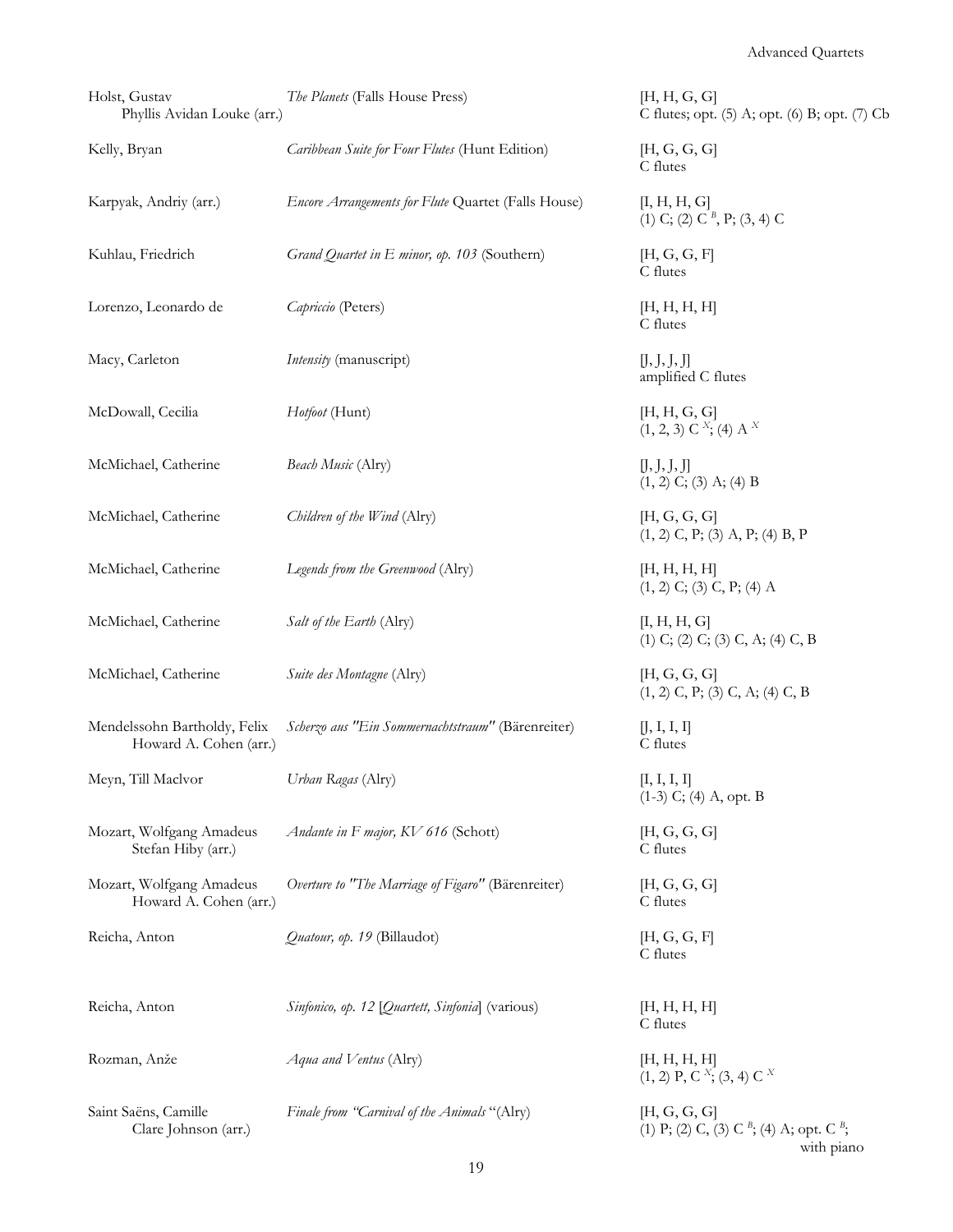| Schmitt, Florent                          | <i>Quartor de Flutes, op. 106</i> (Durand)    | [J, J, I, I]<br>C flutes: $4^B$                                                 |
|-------------------------------------------|-----------------------------------------------|---------------------------------------------------------------------------------|
| Schneider, Georg Abraham                  | Drei Quartette (Zimmermann)                   | [H, G, G, G]<br>C flutes                                                        |
| Schocker, Gary                            | <i>Nymphs</i> (Presser)                       | [H, G, G, G]<br>C flutes                                                        |
| Smetana, Bedřich<br>Guy du Cheyron (arr.) | Die Moldau (Zimmerman)                        | [H, H, H, H]<br>C flutes                                                        |
| Walckiers, Eugene                         | Grosses Konzert Quartett (Zimmermann)         | [H, G, G, G]<br>C flutes                                                        |
| Walker, Jim                               | Badinerie Variations (Mike Garson Publishing) | [H, G, G, G]<br>C flutes                                                        |
| Whitaker, Howard                          | A Suite for Flutes (Alry)                     | [H, H, H, H]<br>(1, 2) C <sup>x</sup> ; (3) A <sup>x</sup> ; (4) B <sup>x</sup> |
| Wouters, Adolphe                          | Adagio and Scherzo (Rubank)                   | [I, H, G, G]<br>C flutes                                                        |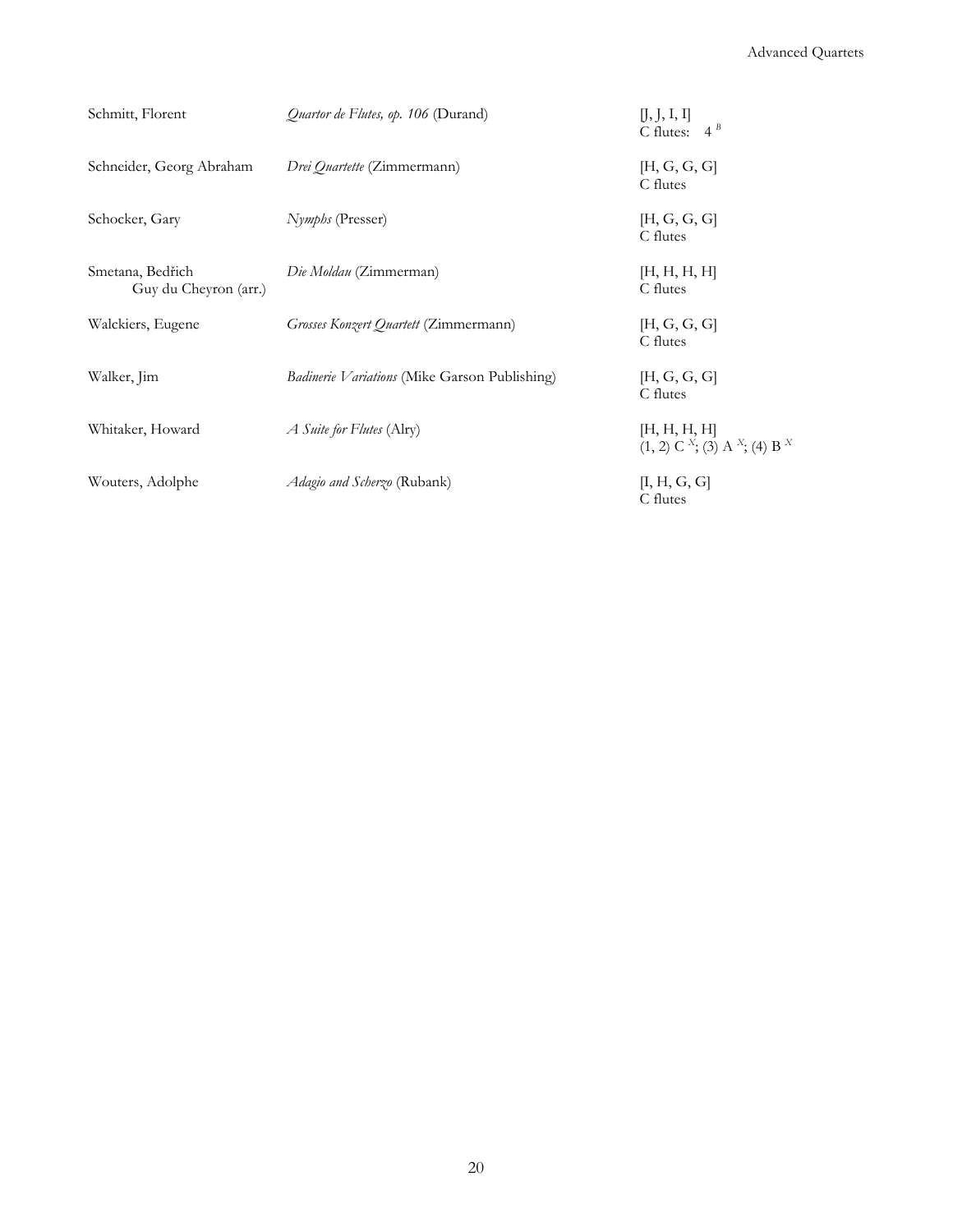# **Criteria Chart**

| Level A                           |                                                                                                                                                                                                                                                                                                                                          |
|-----------------------------------|------------------------------------------------------------------------------------------------------------------------------------------------------------------------------------------------------------------------------------------------------------------------------------------------------------------------------------------|
| <b>Pitch and Key</b><br>Range     | $G^1$ - $A^2$<br>Occasionally extended to $D^1 - D^3$<br>Major and minor key signatures using up to $1\frac{1}{2}$ (occasionally $2\frac{1}{2}$ ) & $2^{\frac{1}{2}}$ .<br>Limited use of accidentals beyond key signature. Possible use of accidentals within composition<br>to establish key en lieu of key signature.                 |
| <b>Rhythm</b> and<br><b>Meter</b> | No syncopation, dotted rhythms, or partial beat pick-ups.<br>Restricted use of $\frac{3}{2}$ and $\frac{1}{2}$ . Cut-time may be treated as $\frac{4}{4}$ .                                                                                                                                                                              |
| <b>Articulations</b>              | Basic single tonguing techniques. Simple slurred, legato, and staccato articulations.                                                                                                                                                                                                                                                    |
| <b>Musical Symbols</b>            | Treble clef pitch notation; accidentals; symbols for repeat, D.C., D. S., and dynamics.                                                                                                                                                                                                                                                  |
| Pedagogical<br><b>Focus</b>       | Basics of position and posture, tone production, fingering, articulation, and notation reading<br>(where applicable). Rudiments of playing softer and louder ( $\mathbf{P}$ and $\mathbf{f}$ ). Performance of short<br>phrases and successful handling of predominantly conjunct melodies with occasional leaps of up<br>to one octave. |

| Level B                     |                                                                                                                                                                                                                                                                                                                                          |
|-----------------------------|------------------------------------------------------------------------------------------------------------------------------------------------------------------------------------------------------------------------------------------------------------------------------------------------------------------------------------------|
| <b>Pitch and Key</b>        | $D^1 - D^3$                                                                                                                                                                                                                                                                                                                              |
| Range                       | Occasionally extended to $E^{\frac{1}{p}^3}$                                                                                                                                                                                                                                                                                             |
|                             | Major and minor key signatures using up to $2^{\frac{1}{2}}$ and $3^{\frac{1}{2}}$ .                                                                                                                                                                                                                                                     |
|                             | Limited use of accidentals beyond key signature. Possible use of accidentals within composition<br>to establish key en lieu of key signature.                                                                                                                                                                                            |
| <b>Rhythm and</b>           | Basic rhythms using $\sim$ $\frac{1}{2}$ $\frac{1}{2}$ $\frac{1}{2}$ $\frac{1}{2}$ $\frac{1}{2}$ in $\frac{2}{4}$ , $\frac{3}{4}$ , and $\frac{4}{4}$ .                                                                                                                                                                                  |
| <b>Meter</b>                | Isolated appearances of rhythms designated for higher levels, such as triplets and dotted notes. No<br>syncopation.                                                                                                                                                                                                                      |
|                             | Basic rhythms using $\circ \cdot$ $\cdot$ $\cdot$ $\cdot$ $\circ$ $\cdot$ in $\frac{6}{5}$ and $\frac{3}{5}$ .                                                                                                                                                                                                                           |
|                             | Limited use of $\frac{3}{2}$ and $\Phi$ .                                                                                                                                                                                                                                                                                                |
| <b>Articulations</b>        | Basic single tonguing techniques. Slurred, legato, and staccato articulations.                                                                                                                                                                                                                                                           |
| <b>Musical Symbols</b>      | Treble clef pitch notation; accidentals; symbols for repeat, D.C., D. S., and dynamics. Limited<br>used of ritardando, accelerando, and fermatas. Symbols for simple ornaments including grace<br>notes, trills, mordents; small cadenza-figures.                                                                                        |
| Pedagogical<br><b>Focus</b> | Basics of position and posture, tone production, fingering, articulation, and notation reading<br>(where applicable). Rudiments of playing softer and louder ( $\mathbf{P}$ and $\mathbf{f}$ ). Performance of short<br>phrases and successful handling of predominantly conjunct melodies with occasional leaps of up<br>to one octave. |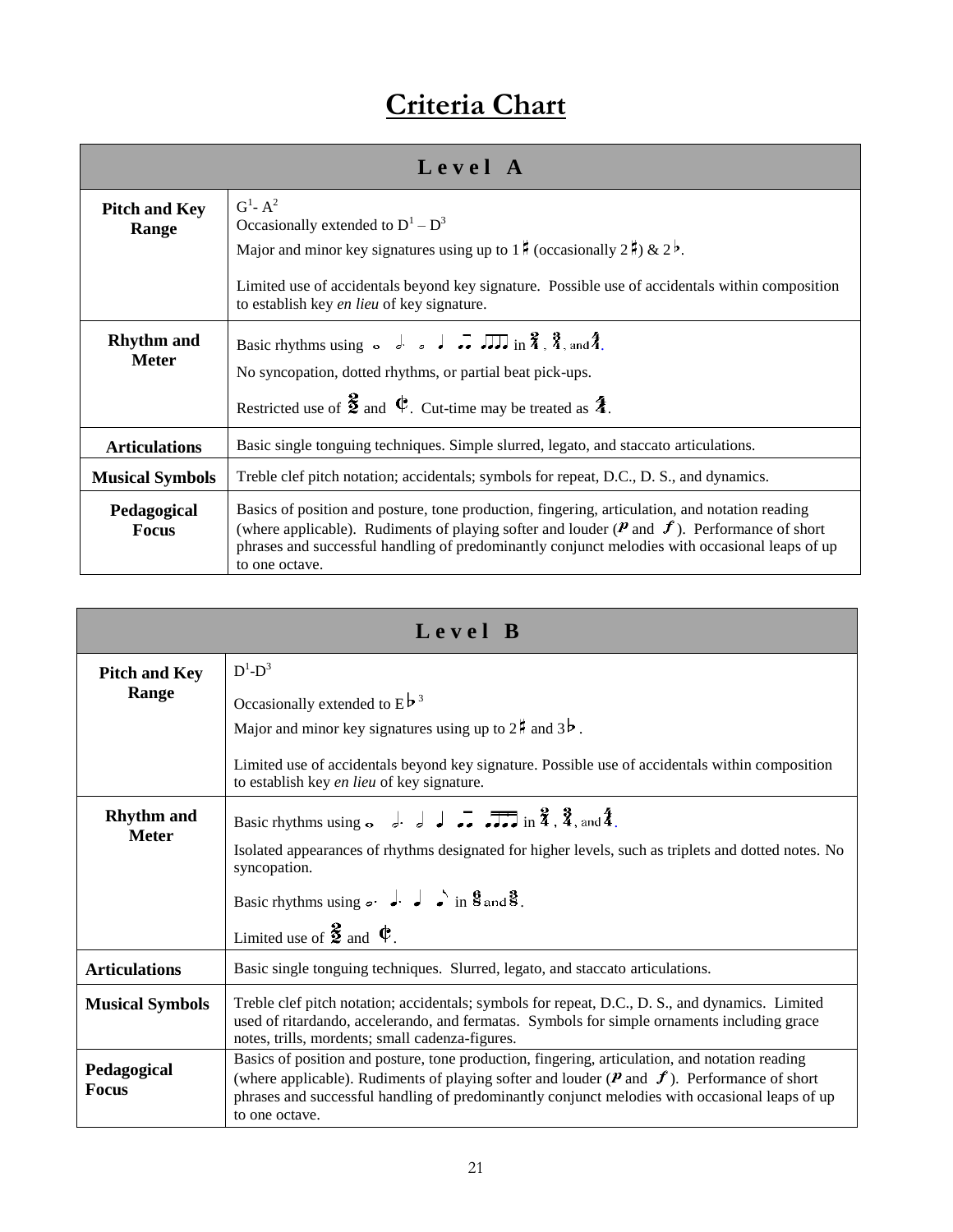| Level C                           |                                                                                                                                                                                                                                                                                                                                                                                                     |
|-----------------------------------|-----------------------------------------------------------------------------------------------------------------------------------------------------------------------------------------------------------------------------------------------------------------------------------------------------------------------------------------------------------------------------------------------------|
| <b>Pitch and</b>                  | $C^1$ -F <sup>3</sup> ; occasionally extended to $G^3$                                                                                                                                                                                                                                                                                                                                              |
| <b>Key Range</b>                  | Major and minor key signatures using up to $3\frac{1}{2}$ and $3\frac{1}{2}$ .                                                                                                                                                                                                                                                                                                                      |
|                                   | Moderate use of accidentals. Short chromatic passages. Change of key signature within a piece.                                                                                                                                                                                                                                                                                                      |
| <b>Rhythm</b> and<br><b>Meter</b> | Basic combinations of $\sim$ d. d. d. d. $\rightarrow$ $\approx$ $\sqrt{2}$ $\sqrt{2}$ in $\frac{2}{4}$ , $\frac{3}{4}$ , $\frac{4}{4}$ , $\frac{5}{4}$ and $\frac{6}{4}$ .                                                                                                                                                                                                                         |
|                                   | Basic combinations of $\ell$ or $\ell$ $\ell$ in $\mathcal{S}$ and $\mathcal{S}$ .                                                                                                                                                                                                                                                                                                                  |
|                                   | Basic combinations of $\circ \circ \circ \circ \circ \circ \circ \circ \circ \circ \circ \circ$ .                                                                                                                                                                                                                                                                                                   |
|                                   | Possible changes between meters in which the beat note remains constant. Isolated appearances of rhythms<br>designated for later grades. Possible use of simple syncopation, use of ties and rests resulting in syncopated<br>rhythms and dotted figures, and thirty-second note pairs designating terminations of Baroque-type trills.                                                             |
| <b>Articulations</b>              | A variety of single tongue articulation patterns (legato, staccato, and <i>detaché</i> ). Possible use of $\overrightarrow{P}$ .                                                                                                                                                                                                                                                                    |
| <b>Musical</b><br><b>Symbols</b>  | Symbols for standard rhythm, meter, treble clef pitch notation, dynamics, articulation, repeats, D.C., D.S etc.<br>Symbols for simple ornamentation including grace notes, mordents, and trills: small cadenza-figures.                                                                                                                                                                             |
| Pedagogical<br><b>Focus</b>       | Basics of position and posture, tone production and dynamics, fingering, articulation, and notation reading<br>(where applicable). Extension of rhythmical and metrical understanding. Control of dynamic spectrum $\bm{P}$<br>and $f$ and crescendo/diminuendo over short phrases of two bars. Performance of phrases approximately<br>four measures long incorporating leaps of up to one octave. |

| Level D                              |                                                                                                                                                                                                                                                                                                                                                                                                                                                                                                          |
|--------------------------------------|----------------------------------------------------------------------------------------------------------------------------------------------------------------------------------------------------------------------------------------------------------------------------------------------------------------------------------------------------------------------------------------------------------------------------------------------------------------------------------------------------------|
| <b>Pitch and</b><br><b>Key Range</b> | $C^1$ -G <sup>3</sup> ; occasionally extended to $A^3$<br>Major and minor key signatures using up to $4\frac{1}{7}$ and $4\frac{1}{7}$ .                                                                                                                                                                                                                                                                                                                                                                 |
|                                      | Free use of accidentals and enharmonics, accidentals signaling temporary modulation, and forms of the minor<br>scale or chromatic scale.                                                                                                                                                                                                                                                                                                                                                                 |
| <b>Rhythm</b> and<br><b>Meter</b>    | and note groupings up to quintuplet in $\frac{2}{3}$ , $\frac{3}{4}$ , $\frac{4}{4}$ , $\frac{5}{4}$ and $\frac{6}{4}$ .                                                                                                                                                                                                                                                                                                                                                                                 |
|                                      | Basic combinations of $\overrightarrow{e}$ . $\overrightarrow{e}$ $\overrightarrow{e}$ $\overrightarrow{e}$ $\overrightarrow{e}$ in $\overrightarrow{8}$ , $\overrightarrow{8}$ , $\overrightarrow{8}$ , $\overrightarrow{8}$ , $\overrightarrow{8}$ , $\overrightarrow{8}$ , $\overrightarrow{8}$ , $\overrightarrow{8}$ , $\overrightarrow{8}$ , $\overrightarrow{8}$ , $\overrightarrow{8}$ , $\overrightarrow{8}$ , $\overrightarrow{8}$ , $\overrightarrow{8}$ and $\overrightarrow{8}$<br>systems. |
|                                      | Basic combinations of $\sim$ $\sim$ $\sim$ $\sim$ $\sim$ $\ln \frac{3}{2}$ and $\frac{3}{2}$ . Use of $\Phi$ .                                                                                                                                                                                                                                                                                                                                                                                           |
|                                      | Possible changes between meters in which the beat note remains constant. Possible extended syncopations &<br>hemiola.                                                                                                                                                                                                                                                                                                                                                                                    |
| <b>Articulations</b>                 | A variety of articulations, including flutter-tongue, and exploration of multiple tonguing.                                                                                                                                                                                                                                                                                                                                                                                                              |
| <b>Musical</b><br><b>Symbols</b>     | Symbols for standard rhythm, meter, treble clef pitch notation, dynamics, articulation, repeats, D.C., D.S.<br>etc. Symbols for simple ornamentation including grace notes, mordents and trills; small cadenza figures;<br>notation of simple harmonics, multiphonics, and flutter tonguing.                                                                                                                                                                                                             |
| Pedagogical<br><b>Focus</b>          | Tone development. Ease with the lower 21/2 octaves of the flute range. Extension of rhythmical<br>understanding. Control of dynamic spectrum $P$ to $\hat{J}$ , and crescendo/diminuendo over short phrases of 2<br>bars. Increased stamina and breath control in phrases of four measures and more. Introduction to<br>harmonics, multiphonics, and flutter tonguing.                                                                                                                                   |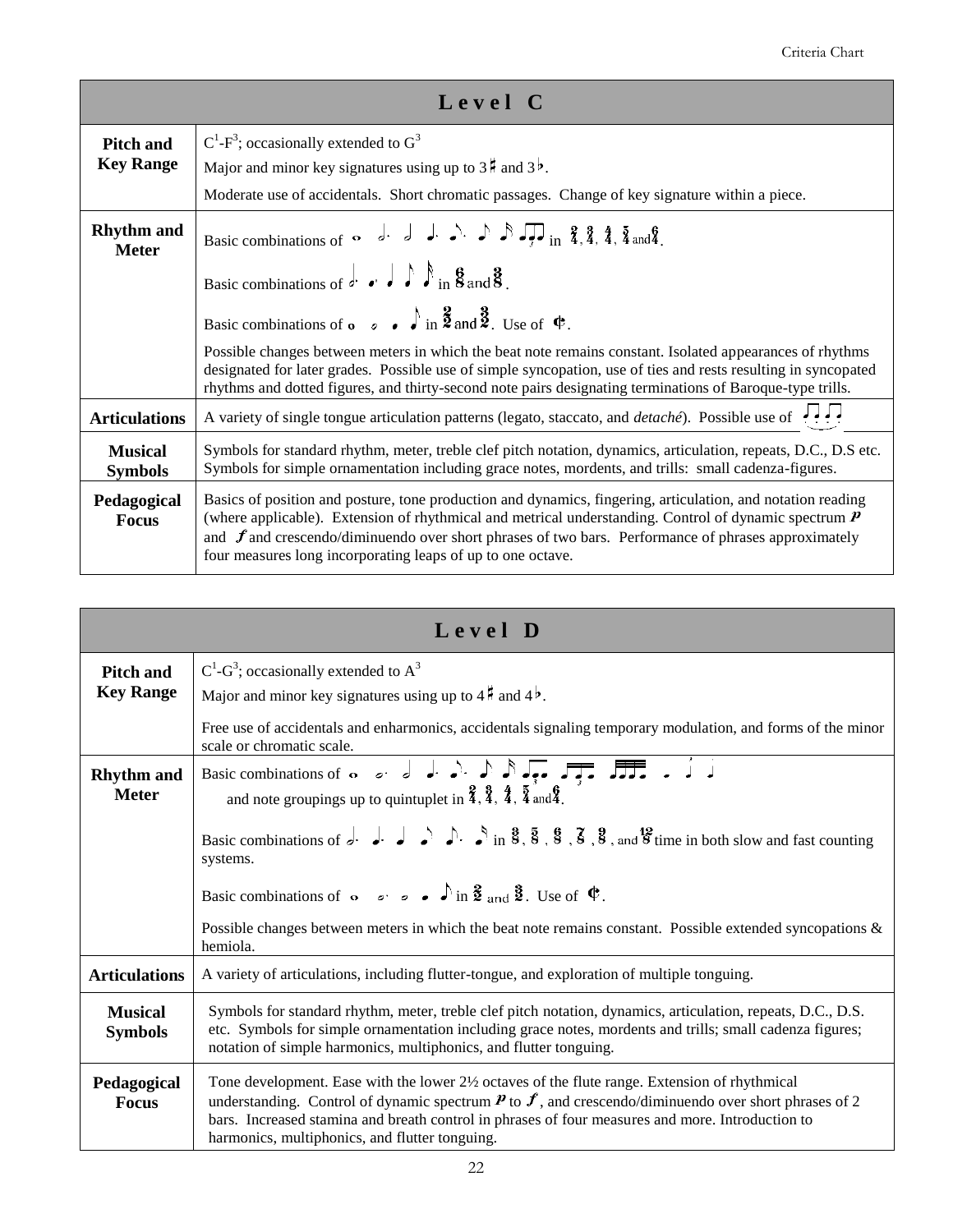| Level E                              |                                                                                                                                                                                                                                                                                                                                                                                                                                                |
|--------------------------------------|------------------------------------------------------------------------------------------------------------------------------------------------------------------------------------------------------------------------------------------------------------------------------------------------------------------------------------------------------------------------------------------------------------------------------------------------|
| <b>Pitch and</b><br><b>Key Range</b> | $C^1$ -A <sup>3</sup> ; occasionally extended to B <sup>b<sub>3</sub></sup>                                                                                                                                                                                                                                                                                                                                                                    |
|                                      | Major and minor key signatures using up to $5\frac{1}{2}$ and $5\frac{1}{2}$ .                                                                                                                                                                                                                                                                                                                                                                 |
|                                      | Free use of accidentals and enharmonics, accidentals signaling temporary modulation, and forms of the<br>minor scale and chromatic scale.                                                                                                                                                                                                                                                                                                      |
| <b>Rhythm</b> and<br><b>Meter</b>    | Moderately complex rhythmic combinations using values as short as thirty-second notes in slower<br>tempos, and note groups of up to the sextuplet in faster tempos.<br>Full spectrum of most common simple, compound, and mixed meters. Counting patterns for both slow<br>and fast tempos. Possible changes between meters in which the beat note remains constant.                                                                           |
| <b>Articulations</b>                 | Free use of basic articulation patterns and techniques. Moderate use of multiple tonguing and flutter<br>tonguing.                                                                                                                                                                                                                                                                                                                             |
| <b>Musical</b><br><b>Symbols</b>     | All standard notational symbols including free use of all the basic symbols for ornaments (trills, graces,<br>grupettos, mordents), and limited use of notation designating basic extended techniques. Limited use of<br>cadenza passages.                                                                                                                                                                                                     |
| Pedagogical<br><b>Focus</b>          | Tone development (vibrato study is appropriate). Ease with lower $2\frac{1}{2}$ octaves of the flute range.<br>Extension of breath control. Control of dynamic spectrum $\mathbf{P} \mathbf{P}$ to $\mathbf{F}$ with extreme dynamics confined<br>to moderate registers, terraced dynamics and crescendo/diminuendo over four to six bars. Use of<br>harmonics, multiphonics, and flutter tonguing. Increased ease with varied musical styles. |

| Level F                              |                                                                                                                                                                                                                                                                                                                                                                                                                                                                                                                 |
|--------------------------------------|-----------------------------------------------------------------------------------------------------------------------------------------------------------------------------------------------------------------------------------------------------------------------------------------------------------------------------------------------------------------------------------------------------------------------------------------------------------------------------------------------------------------|
| <b>Pitch and</b><br><b>Key Range</b> | $C^1-B^{\frac{1}{p}3}$ ; occasionally extended to $B^3$                                                                                                                                                                                                                                                                                                                                                                                                                                                         |
|                                      | Major and minor key signatures using up to $6\frac{1}{2}$ and $6\frac{1}{2}$ .                                                                                                                                                                                                                                                                                                                                                                                                                                  |
|                                      | Extended chromatic passages and complex patterns of accidentals.                                                                                                                                                                                                                                                                                                                                                                                                                                                |
| <b>Rhythm</b> and<br><b>Meter</b>    | Complex rhythms using values as short as thirty-second notes in slower tempos and note groups of up to<br>the septuplet in faster tempos; extended passages of sixteenth notes or triplets. Full spectrum of most<br>common simple, compound, and mixed meters. Counting patterns for both slow and fast tempos.<br>Possible changes between simple and compound meters.                                                                                                                                        |
| <b>Articulations</b>                 | Free use of moderately complex patterns of standard articulation and multiple tonguing, sometimes<br>mixing double and triple tonguing.                                                                                                                                                                                                                                                                                                                                                                         |
| <b>Musical</b><br><b>Symbols</b>     | All standard notational symbols including free use of symbols for ornaments (trills, graces, grupettos,<br>mordents, appoggiaturas), alone or in combination. Very moderate use of notation designating basic<br>extended techniques. Moderate use of cadenza passages.                                                                                                                                                                                                                                         |
| Pedagogical<br><b>Focus</b>          | Tone development with appropriate variations in tone color and vibrato. Use of expressive tempo changes<br>and <i>rubato</i> . Control of dynamic spectrum $\mathbf{PP}$ to $\mathbf{ff}$ with extreme dynamics confined to moderate<br>registers, terraced dynamics and crescendo/diminuendo over four to six bars. Fluency with the upper<br>register of the flute. Ease with symbols for ornamentation. Familiarity with extended techniques. Focus<br>on managing the challenges of piano as equal partner. |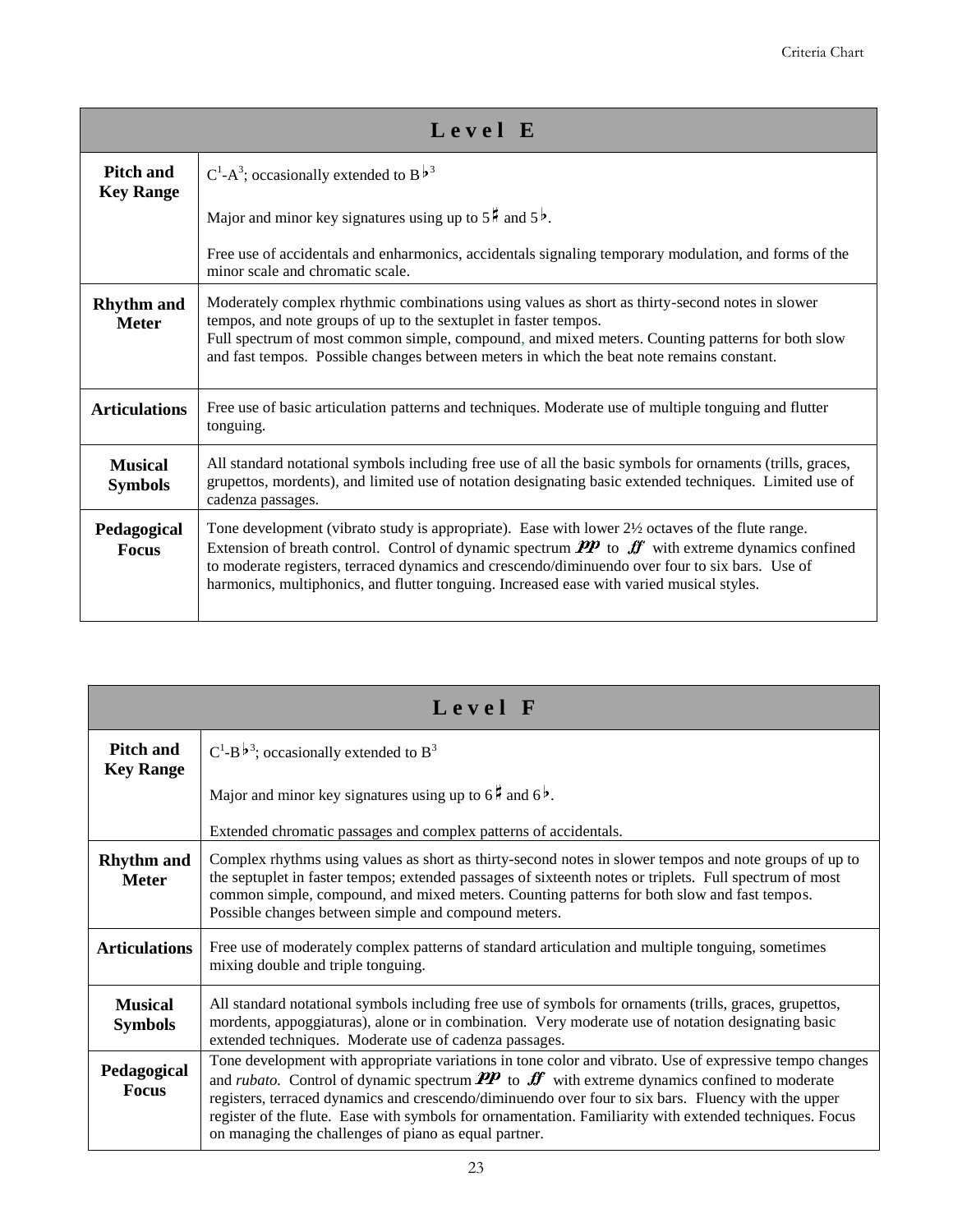| Level G                              |                                                                                                                                                                                                                                                                                                                                                                                                                                                                                                                                                                                     |
|--------------------------------------|-------------------------------------------------------------------------------------------------------------------------------------------------------------------------------------------------------------------------------------------------------------------------------------------------------------------------------------------------------------------------------------------------------------------------------------------------------------------------------------------------------------------------------------------------------------------------------------|
| <b>Pitch and</b><br><b>Key Range</b> | $C^1-B^{\frac{1}{p}3}$ ; occasionally extended to $C^4$                                                                                                                                                                                                                                                                                                                                                                                                                                                                                                                             |
|                                      | Major and minor key signatures using up to $7\frac{4}{3}$ and $7\frac{1}{9}$                                                                                                                                                                                                                                                                                                                                                                                                                                                                                                        |
|                                      | Extended chromatic passages and complex patterns of accidentals.                                                                                                                                                                                                                                                                                                                                                                                                                                                                                                                    |
| <b>Rhythm</b> and<br><b>Meter</b>    | Complex rhythms using values as short as thirty-second notes in slower tempos and note groups of up to<br>the septuplet in faster tempos; extended passages of quick notes. Full spectrum of most common simple,<br>compound, and mixed meters. Counting patterns for both slow and fast tempos. Moderately complex<br>changes between meters, including change of beat note. Possible absence of meter signature or established<br>meter over limited sections.                                                                                                                    |
| <b>Articulations</b>                 | Moderately complex patterns of multiple tonguing and complicated mixed articulation patterns.                                                                                                                                                                                                                                                                                                                                                                                                                                                                                       |
| <b>Musical</b><br><b>Symbols</b>     | All standard notational symbols including free use of symbols for ornaments (trills, graces, turns, mordents,<br>appoggiaturas), alone or in combination. Moderate use of notation designating basic extended techniques.<br>Free use of cadenza passages.                                                                                                                                                                                                                                                                                                                          |
| Pedagogical<br><b>Focus</b>          | Tone development with appropriate variations in tone color and vibrato. Ease with phrasing that presents<br>technical and musical challenges. Appropriate use of expressive tempo changes and rubato. Control of<br>dynamic spectrum $PP$ to $ff$ in all registers, terraced dynamics, large-scale crescendo/diminuendo,<br>dynamic accent markings, e.g. $\mathbf{fp}$ , $\mathbf{f}^2$ , $\mathbf{f}^2$ . Focus on managing challenging issues of ensemble.<br>Understanding and incorporating elements of period style. Familiarity with a full range of extended<br>techniques. |

| Level H                           |                                                                                                                                                                                                                                                                                                                                                                                                                                                                                                                                                                                                                              |
|-----------------------------------|------------------------------------------------------------------------------------------------------------------------------------------------------------------------------------------------------------------------------------------------------------------------------------------------------------------------------------------------------------------------------------------------------------------------------------------------------------------------------------------------------------------------------------------------------------------------------------------------------------------------------|
| <b>Pitch and</b>                  | $C^1$ - $C^4$                                                                                                                                                                                                                                                                                                                                                                                                                                                                                                                                                                                                                |
| <b>Key Range</b>                  | Major and minor key signatures using up to $7^{\frac{1}{2}}$ and $7^{\frac{1}{2}}$ as well as alternate forms of key signatures (mixed<br>sharps/flats in unusual combinations). Complex patterns of accidentals including unconventional carrying<br>of accidentals throughout sections of music. Extended chromatic passages.                                                                                                                                                                                                                                                                                              |
| <b>Rhythm</b> and<br><b>Meter</b> | Free use of complex rhythm combinations with the possible addition of complicated accent patterns over<br>and above implications of the meter. Full spectrum of most common simple, compound, and mixed meters.<br>Complex changes between simple and compound meters. Possible absence of meter signature or<br>established meter.                                                                                                                                                                                                                                                                                          |
| <b>Articulations</b>              | Moderately complicated mixed articulation patterns. Moderately complex patterns of multiple tonguing<br>(e.g. mixing double and triple tonguing with legato).                                                                                                                                                                                                                                                                                                                                                                                                                                                                |
| <b>Musical</b><br><b>Symbols</b>  | All standard notational symbols including free use of symbols for ornaments (trills, graces, turns, mordents,<br>appoggiaturas), alone or in combination. Frequent use of notation designating extended techniques. Free<br>use of cadenza passages.                                                                                                                                                                                                                                                                                                                                                                         |
| Pedagogical<br><b>Focus</b>       | Tone development with appropriate variations in tone color and vibrato. Ease with phrasing that presents<br>technical and musical challenges. Appropriate use of expressive tempo changes and rubato. Control of<br>dynamic spectrum $\mathbf{P}$ to $\mathbf{F}$ in all registers, terraced dynamics, large-scale crescendo/diminuendo,<br>dynamic accent markings, e.g. $\mathbf{fp}, \mathbf{f}^2$ , $\mathbf{f}^3$ . Focus on managing challenging issues of ensemble.<br>Understanding and incorporating elements of period style. Familiarity with a full range of extended<br>techniques and with free ornamentation. |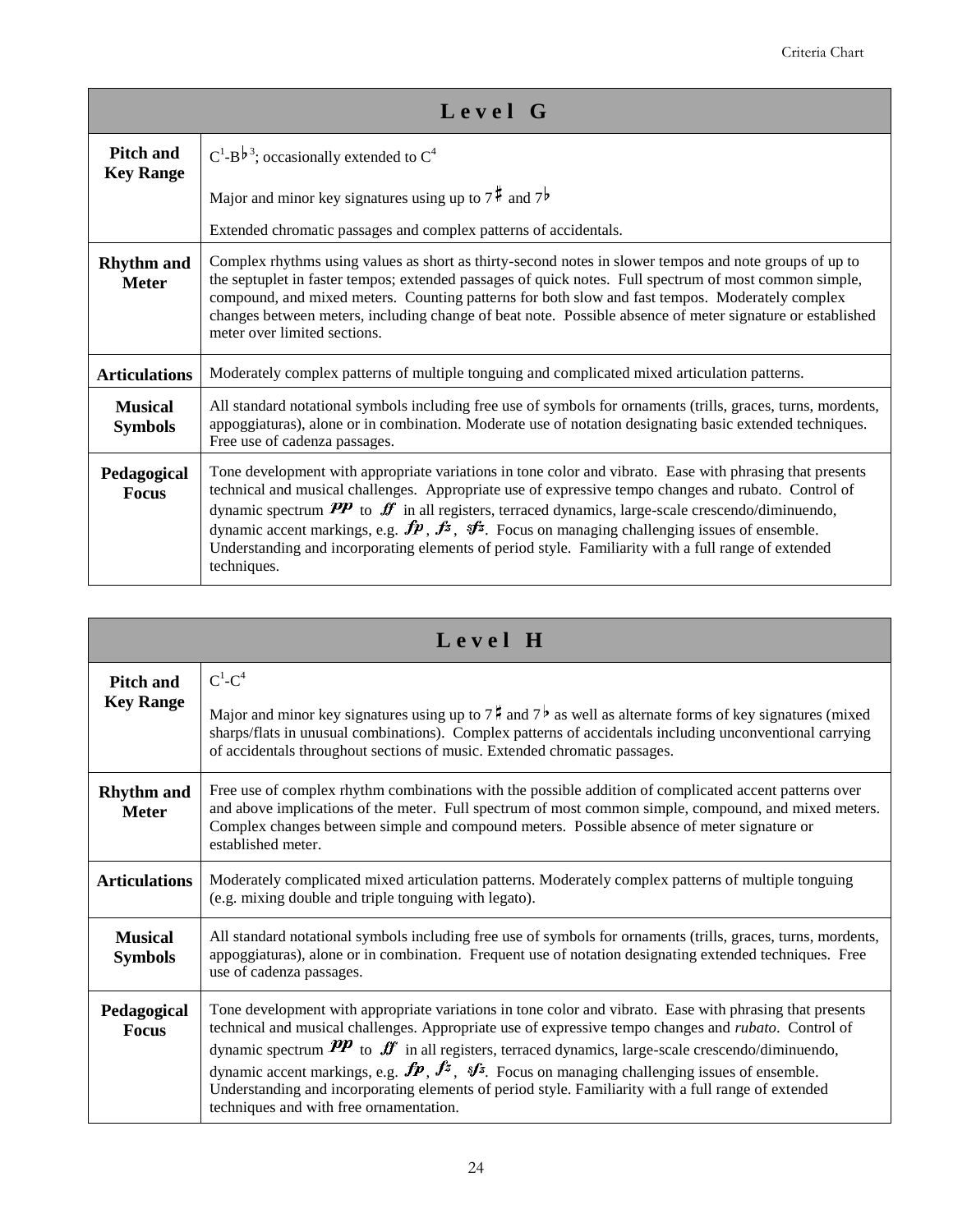| Level I                           |                                                                                                                                                                                                                                                                                                                                                                                                                                                                                                                                                                                                                                                                                                                                          |
|-----------------------------------|------------------------------------------------------------------------------------------------------------------------------------------------------------------------------------------------------------------------------------------------------------------------------------------------------------------------------------------------------------------------------------------------------------------------------------------------------------------------------------------------------------------------------------------------------------------------------------------------------------------------------------------------------------------------------------------------------------------------------------------|
| <b>Pitch and</b>                  | $(B^0)$ C <sup>1</sup> -C <sup>4</sup> ; occasionally extended to D <sup>4</sup>                                                                                                                                                                                                                                                                                                                                                                                                                                                                                                                                                                                                                                                         |
| <b>Key Range</b>                  | Major and minor key signatures using up to $7\frac{1}{2}$ and $7^{\frac{1}{2}}$ as well as alternate forms of key signatures (mixed<br>sharps/flats in unusual combinations). Complex patterns of accidentals including unconventional carrying<br>of accidentals throughout sections of music. Chromatic scale patterns through extended range.                                                                                                                                                                                                                                                                                                                                                                                         |
| <b>Rhythm</b> and<br><b>Meter</b> | Free use of complex rhythm combinations with the possible addition of complicated accent patterns over<br>and above implications of the meter. Full spectrum of most common simple, compound, and mixed<br>meters. Complex meter changes. Possible absence of meter signature or established meter. Possible use<br>of graphic or spatial notation systems or both.                                                                                                                                                                                                                                                                                                                                                                      |
| <b>Articulations</b>              | Complex patterns of multiple tonguing and mixed articulation patterns at faster tempos.                                                                                                                                                                                                                                                                                                                                                                                                                                                                                                                                                                                                                                                  |
| <b>Musical</b><br><b>Symbols</b>  | All standard notational symbols including free use of all symbols for ornaments, alone or in combination.<br>Free use of notation designating extended techniques. Use of extended cadenza passages.                                                                                                                                                                                                                                                                                                                                                                                                                                                                                                                                     |
| Pedagogical<br><b>Focus</b>       | Familiarity with and interpretation of standard literature.<br>Development of mature tone with expressive tone color and variety in vibrato use. Control of dynamic<br>spectrum niente to $\mathbf{H}$ in all registers, terraced dynamics, large-scale crescendo/diminuendo, dynamic<br>accent markings, e.g. $\mathbf{fp}, \mathbf{f}^2, \mathbf{f}^3$ . Control of extreme, sudden dynamic and range changes within<br>stylistically, technically, and musically challenging phrases. Ability to sustain passages in extreme ranges.<br>Comfort with the challenging and complex issues of ensemble. Increased emphasis on elements of period<br>style, including use of free ornamentation, <i>rubato</i> , and extended techniques. |

| Level J                              |                                                                                                                                                                                                                                                                                                                                                                                                                                                                                                                                                                                                                                                                                                                                                        |
|--------------------------------------|--------------------------------------------------------------------------------------------------------------------------------------------------------------------------------------------------------------------------------------------------------------------------------------------------------------------------------------------------------------------------------------------------------------------------------------------------------------------------------------------------------------------------------------------------------------------------------------------------------------------------------------------------------------------------------------------------------------------------------------------------------|
| <b>Pitch and</b><br><b>Key Range</b> | $(B^0) C^1 - D^4$<br>Major and minor key signatures using up to $7^{\frac{1}{2}}$ and $7^{\frac{1}{2}}$ as well as alternate forms of key signatures (mixed<br>sharps/flats in unusual combinations). Complex patterns of accidentals including unconventional carrying<br>of accidentals throughout sections of music. Chromatic scale patterns through extended range.                                                                                                                                                                                                                                                                                                                                                                               |
| <b>Rhythm</b> and<br><b>Meter</b>    | Free use of complex rhythm combinations with the possible addition of complicated accent patterns over<br>and above implications of the meter. Full spectrum of meters. Complex meter changes. Possible absence<br>of meter signature or established meter. Possible use of graphic and spatial notation systems or both.                                                                                                                                                                                                                                                                                                                                                                                                                              |
| <b>Articulations</b>                 | Unexpected and complex articulation patterns with internal accents, multiple tonguing, flutter-tonguing,<br>and other contemporary flute techniques. All of these may occur at very fast tempos.                                                                                                                                                                                                                                                                                                                                                                                                                                                                                                                                                       |
| <b>Musical</b><br><b>Symbols</b>     | All standard notational symbols including free use of all symbols for ornaments-alone or in combination.<br>Extensive use of notation designating extended techniques. Free use of extended cadenza passages.<br>Possible use of chord symbols as the basis for improvisation.                                                                                                                                                                                                                                                                                                                                                                                                                                                                         |
| Pedagogical<br><b>Focus</b>          | Mastery and interpretation of works from the standard literature. Learning and interpreting both standard<br>and less familiar complex repertoire. Mature tone development with expressive tone color and variety of<br>vibrato use. Control of dynamic spectrum <i>niente</i> to $\mathbf{f} \mathbf{f}$ in all registers, terraced dynamics, large-scale<br>crescendo/diminuendo, dynamic accent markings, e.g. $\mathbf{fp}, \mathbf{f}^2$ , $\mathbf{f}^3$ . Control of extreme, sudden dynamic<br>and range changes within stylistically, technically, and musically challenging phrases. Ability to sustain<br>passages in extreme ranges. Increased emphasis on elements of period style, use of <i>rubato</i> , and of extended<br>techniques. |